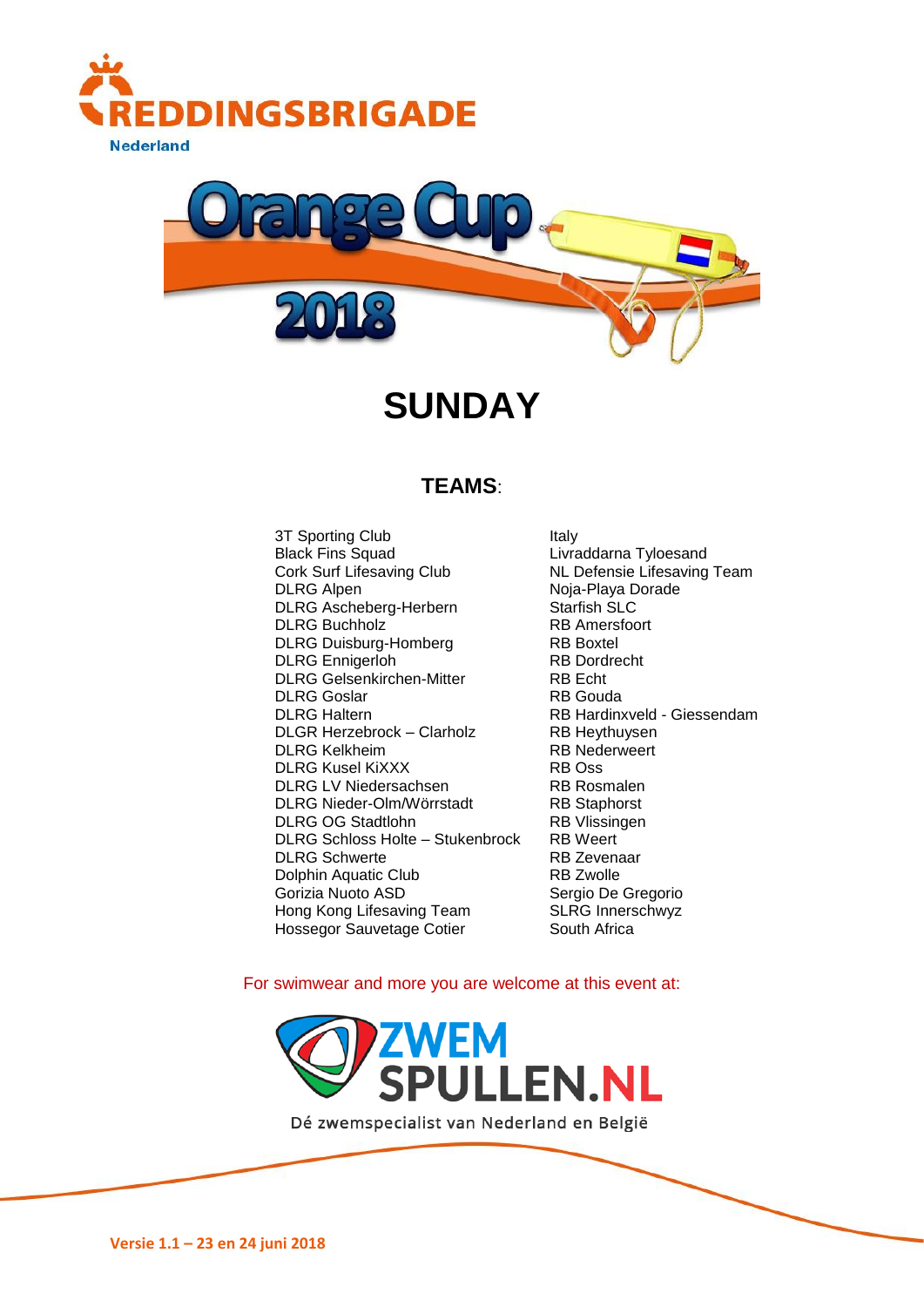

Orange Cup 2018 Eindhoven, 23- - 24-6-2018



|                  | Event 11<br>24-6-2018 - 10:30                                                                                                                                                    | Women, 50m Manikin Carry                     |                                                                                                                                   |                                                                      |                                                                                                                                                                                                 |                                              |                                                                                                                                       | 2003 and older<br><b>Startlist</b>                                               |
|------------------|----------------------------------------------------------------------------------------------------------------------------------------------------------------------------------|----------------------------------------------|-----------------------------------------------------------------------------------------------------------------------------------|----------------------------------------------------------------------|-------------------------------------------------------------------------------------------------------------------------------------------------------------------------------------------------|----------------------------------------------|---------------------------------------------------------------------------------------------------------------------------------------|----------------------------------------------------------------------------------|
|                  |                                                                                                                                                                                  | YB                                           |                                                                                                                                   |                                                                      |                                                                                                                                                                                                 | YB                                           |                                                                                                                                       |                                                                                  |
|                  | Heat 1 of 15                                                                                                                                                                     |                                              |                                                                                                                                   |                                                                      | Heat 2 of 15                                                                                                                                                                                    |                                              |                                                                                                                                       |                                                                                  |
| 1<br>2<br>7<br>8 | 3 BAST, Iris<br>4 HARTH, Julia<br>5 CELIE. Wilna<br>6 STEENBEKKERS, Ema                                                                                                          | 99<br>02<br>58<br>71                         | <b>OSS</b><br><b>KIXXX</b><br><b>DORDR</b><br><b>HEYTSE</b>                                                                       | 1:08.37<br>1:05.00<br>1:07.56<br>NT                                  | 1 HOPMAN VAN SCHAIK, Saskia<br>2 VAN DER KOOIJ, Astrid<br>3 PISTERS, Miriam<br>4 SCHULTZ, Francesca Andrea<br>5 KOOISTRA, Kirsten<br>6 BRESSERS, Anouk<br>7 BOL, Melissa<br>8 DURAN, Francoise  | 81<br>64<br>70<br>94<br>93<br>96<br>01<br>69 | <b>AMERSF</b><br><b>DORDR</b><br><b>HEYTSE</b><br><b>KIXXX</b><br><b>AMERSF</b><br>OSS<br>OSS<br><b>AMERSF</b>                        | 1:05.00<br>1:04.00<br>1:00.00<br>58.69<br>59.00<br>1:01.93<br>1:04.42<br>1:05.00 |
|                  | Heat 3 of 15                                                                                                                                                                     |                                              |                                                                                                                                   |                                                                      | Heat 4 of 15                                                                                                                                                                                    |                                              |                                                                                                                                       |                                                                                  |
|                  | 1 VAN LOENHOUT, Marjolein<br>2 HOEHNE, Charlotte<br>3 HOVIND GROEV, Ida<br>4 HOBUS, Rafke<br>5 PRIORI, Valentiana<br>6 SCHMIEDNER, Jana<br>7 HOVER, Mieke<br>8 SIMONS, Marielle  | 76<br>03<br>03<br>00<br>03<br>99<br>61<br>71 | <b>DORDR</b><br><b>ASCHEB</b><br><b>STARFISH</b><br><b>HEYTSE</b><br>3T SPORT<br><b>DUISB</b><br><b>ECHT</b><br><b>DORDR</b>      | 56.31<br>55.00<br>54.20<br>53.00<br>53.00<br>54.80<br>55.00<br>56.43 | 1 LISSMANN, Lea<br>2 VAN DE WETERING, Loes<br>3 WIENHOLDT, Sina<br>4 SPEL, Diede<br>5 JANSSEN, Fabienne<br>6 JANSSEN, Isabelle<br>7 HOHENHORST, Sabrina<br>8 ANTONII, Francesca                 | 03<br>99<br>89<br>95<br>03<br>00<br>82<br>02 | <b>KIXXX</b><br><b>OSS</b><br><b>DUISB</b><br>ZWOLLE<br><b>HEYTSE</b><br><b>DORDR</b><br><b>ENNIGER</b><br>3T SPORT                   | 52.55<br>52.37<br>52.22<br>52.06<br>52.08<br>52.31<br>52.50<br>53.00             |
|                  | Heat 5 of 15                                                                                                                                                                     |                                              |                                                                                                                                   |                                                                      | Heat 6 of 15                                                                                                                                                                                    |                                              |                                                                                                                                       |                                                                                  |
|                  | 1 TICHELAAR, Romy<br>2 VAN BOGGELEN, Wendy<br>3 DALHUISEN, Renske<br>4 ARKESTEIJN, Rosa<br>5 PISTERS, Nathalie<br>6 WESTENENG, Femke<br>7 BUNTJER, Lisa<br>8 VAN DER ELSEN, Maud | 95<br>87<br>03<br>02<br>01<br>03<br>01<br>03 | <b>ZEVEN</b><br><b>AMERSF</b><br><b>GOUDA</b><br><b>DORDR</b><br><b>HEYTSE</b><br><b>GOUDA</b><br><b>NIEDERS</b><br><b>NEDERW</b> | 50.81<br>50.00<br>50.00<br>49.84<br>49.87<br>50.00<br>50.00<br>51.53 | 1 BOTT, Julia Marie<br>2 KOCH, Kaykee<br>3 VANHIJFTE, Rody<br>4 KEURENTJES, Anne<br>5 INGEBERG, Nora Boelling<br>6 SCHULTZ, Vanessa Anna<br>7 DELL'OSPEDALE, Sara<br>8 ABAD SIEPER, Anna Alicia | 99<br>93<br>94<br>95<br>02<br>96<br>03<br>95 | <b>KIXXX</b><br>DEF NED<br>DEF NED<br><b>BOXTEL</b><br><b>STARFISH</b><br><b>KIXXX</b><br>3T SPORT<br><b>KIXXX</b>                    | 49.00<br>48.50<br>48.44<br>47.74<br>48.21<br>48.50<br>49.00<br>49.00             |
|                  | Heat 7 of 15                                                                                                                                                                     |                                              |                                                                                                                                   |                                                                      | Heat 8 of 15                                                                                                                                                                                    |                                              |                                                                                                                                       |                                                                                  |
|                  | 1 PFLIPS, Lou<br>2 YTSMA, Nynke<br>3 VAN BEBBER, Danique<br>4 VENTER, Chirsna<br>5 WOLFS, Sharon<br>6 MURA CITTADINI, Melissa<br>7 VAN SOEST, Elianne<br>8 JACOBS, Inge          | 99<br>97<br>00<br>00<br>00<br>03<br>90<br>00 | <b>HALTERN</b><br>DEF NED<br><b>HEYTSE</b><br>S AFRIC<br><b>HEYTSE</b><br>3T SPORT<br>DEF NED<br><b>HEYTSE</b>                    | 46.59<br>46.44<br>46.05<br>45.82<br>46.00<br>46.40<br>46.58<br>47.00 | 1 CHOW, Hei-man<br>2 BOROWIAK, Kimberley<br>3 GROOT, Kathy<br>4 MCGRORY, Celina<br>5 ATRES, Leonie<br>6 GUELI, Beatrice<br>7 CASPERS, Tamara<br>8 OESTMO, Helene Marie                          | 96<br>02<br>97<br>99<br>00<br>03<br>90<br>03 | <b>HONG K</b><br><b>NIEDERS</b><br><b>DORDR</b><br><b>STARFISH</b><br><b>GOUDA</b><br>3T SPORT<br><b>DORDR</b><br><b>STARFISH</b>     | 45.50<br>45.11<br>45.00<br>44.63<br>45.00<br>45.00<br>45.25<br>45.52             |
|                  | Heat 9 of 15                                                                                                                                                                     |                                              |                                                                                                                                   |                                                                      | Heat 10 of 15                                                                                                                                                                                   |                                              |                                                                                                                                       |                                                                                  |
|                  | 1 UTERMUELLER, Pia<br>2 VAN LOON, Isabel<br>3 JOHNEN, Saskia<br>4 WITTENBERG, Lisanne<br>5 HUISINGA, Ellen<br>6 SMIT, Carli<br>7 STELTING, Carolin<br>8 LUESS, Mia Carina        | 01<br>02<br>00<br>00<br>92<br>02<br>02<br>01 | <b>BUCHHO</b><br><b>GOUDA</b><br><b>DUISB</b><br><b>BUCHHO</b><br><b>NIEDERS</b><br>S AFRIC<br><b>BUCHHO</b><br><b>BUCHHO</b>     | 44.01<br>44.00<br>43.50<br>43.10<br>43.20<br>43.97<br>44.00<br>44.21 | 1 WEISSPHAL, Katja<br>2 PERDIJK, Micky<br>3 SCHUERKMANN, Paula<br>4 LILLEBO SLETTEN, Ida<br>5 HOELSCHER, Louisa<br>6 JACOBS, Marlou<br>7 BRUIJNIKS, Kim<br>8 STEIN, Saskia                      | 99<br>02<br>03<br>01<br>03<br>95<br>99<br>98 | <b>ASCHEB</b><br><b>GOUDA</b><br><b>ASCHEB</b><br><b>STARFISH</b><br><b>ASCHEB</b><br><b>HEYTSE</b><br><b>GOUDA</b><br><b>NIEDERS</b> | 43.00<br>43.00<br>42.87<br>42.51<br>42.73<br>43.00<br>43.00<br>43.00             |
|                  | Heat 11 of 15                                                                                                                                                                    |                                              |                                                                                                                                   |                                                                      | Heat 12 of 15                                                                                                                                                                                   |                                              |                                                                                                                                       |                                                                                  |
|                  | 1 KLOMP, Danique<br>2 BOUTER, Renee<br>3 CUIJPERS, Isa<br>4 RAS, Janneke<br>5 VAN RENSBURG, Dehanke<br>6 DEN BOEF, Abigail<br>7 SCHIPHORST PREUPER, Kitty                        | 02<br>98<br>99<br>95<br>01<br>02<br>91       | <b>WEERT</b><br><b>GOUDA</b><br><b>HEYTSE</b><br><b>DORDR</b><br>S AFRIC<br><b>DORDR</b><br><b>DORDR</b>                          | 42.00<br>42.00<br>41.41<br>40.96<br>41.25<br>41.50<br>42.00          | 1 LILLEBO SLETTEN, Ane<br>2 VAN ZYL, Tove<br>3 HUTTEN, Ela<br>4 SICKING, Kim<br>5 SENDEN, Chantal<br>6 SCHUERKMANN, Hanna<br>7 VAN DER HOEK, Charlotte                                          | 97<br>97<br>93<br>99<br>93<br>99<br>99       | <b>STARFISH</b><br>S AFRIC<br><b>DORDR</b><br><b>ASCHEB</b><br><b>DORDR</b><br><b>ASCHEB</b><br><b>DORDR</b>                          | 40.64<br>38.95<br>38.23<br>37.33<br>37.50<br>38.90<br>40.12                      |
|                  | 8 RESINK, Aniek                                                                                                                                                                  | 95                                           | <b>DORDR</b>                                                                                                                      | 42.32                                                                | 8 MEUFFELS, Fiona                                                                                                                                                                               | 95                                           | <b>NEDERW</b>                                                                                                                         | 40.84                                                                            |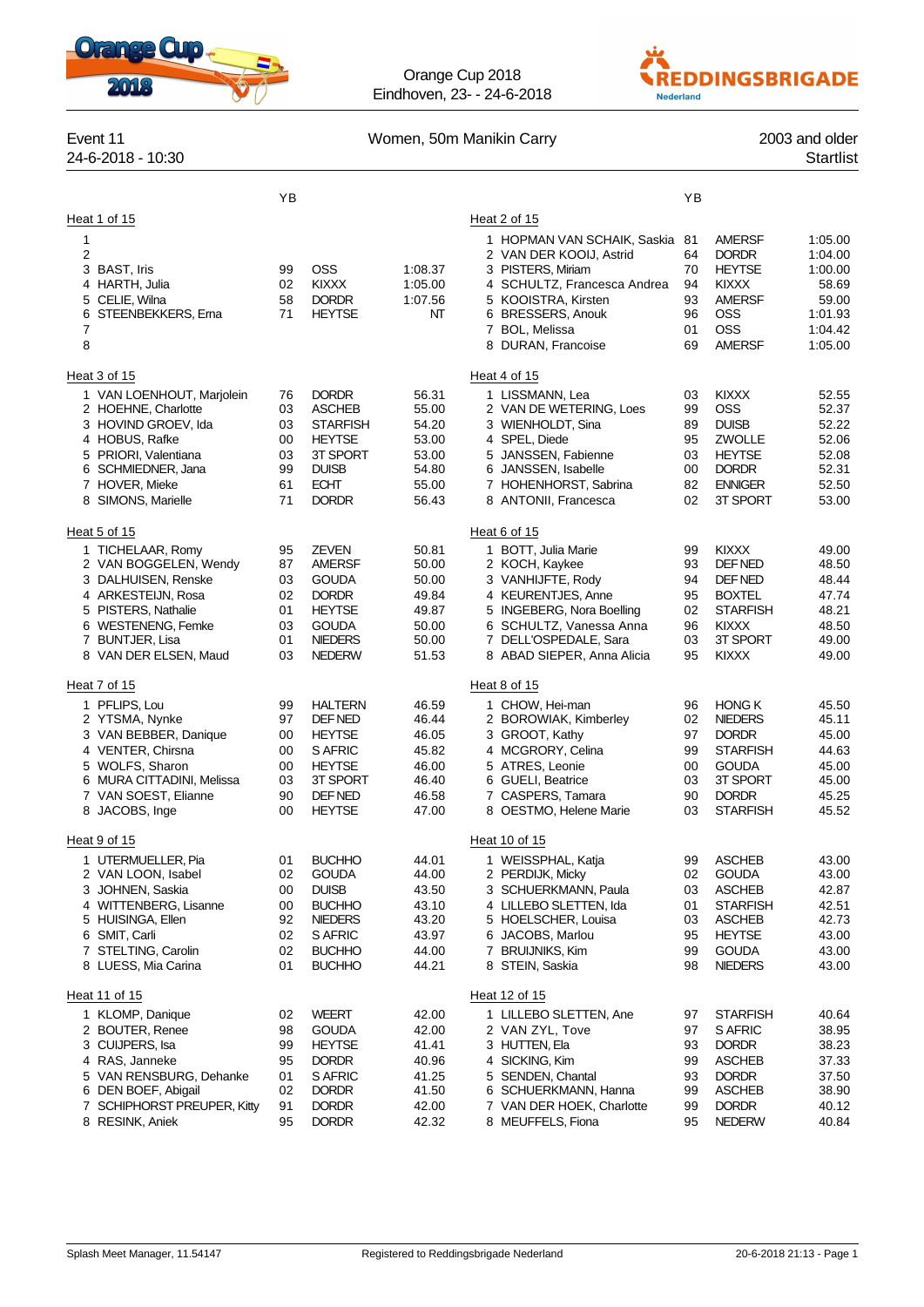



Event 11, Women, 50m Manikin Carry

|                                               | YB       |                              |                |                            | ΥB |                 |                |
|-----------------------------------------------|----------|------------------------------|----------------|----------------------------|----|-----------------|----------------|
| 24-6-2018 - 11:10                             |          |                              |                |                            |    |                 | Startlist      |
| Event 12                                      |          |                              |                | Men, 50m Manikin Carry     |    |                 | 2003 and older |
|                                               |          |                              |                |                            |    |                 |                |
| 7 DITTSCHAR, Steph<br>8 STEVENS, Danielle     | 68<br>88 | <b>ENNIGER</b><br><b>OSS</b> | 47.50<br>48.69 |                            |    |                 |                |
| 6 LINDER, Anna                                | 86       | <b>ENNIGER</b>               | 45.87          |                            |    |                 |                |
| 5 KITTEL, Christine                           | 85       | <b>NIEDERS</b>               | 39.76          |                            |    |                 |                |
| 4 NASS, Marina                                | 87       | <b>SCHWE</b>                 | 39.50          |                            |    |                 |                |
| 3 VANBUEL-GOFFIN, N.                          | 85       | <b>HOSSEGOR</b>              | 41.53          |                            |    |                 |                |
| 2 WONG, Hock-wing, Winnie                     | 87       | <b>HONG K</b>                | 46.50          |                            |    |                 |                |
| Heat 15 of 15, Masters<br>1 FREUDIGER, Jasmin | 86       | <b>INNERSCHW</b>             | 48.50          |                            |    |                 |                |
| 8 BRINK, Celine                               | 00       | <b>DORDR</b>                 | 41.00          | 8 LOEKSTAD GJERMUNDSEN, M. | 93 | <b>STARFISH</b> | 37.10          |
| OPPERMAN, Bianca                              | 02       | S AFRIC                      | 40.07          | 7 PEAT, Natalie            | 94 | <b>BL FINS</b>  | 36.90          |
| CHISLETT, Ally<br>6                           | 01       | S AFRIC                      | 38.30          | 6 LUEHR. Kirsten           | 91 | <b>SCHWE</b>    | 36.00          |
| 5 FRANZOT, Emma                               | 00       | <b>GORIZIA</b>               | 37.40          | 5 MARZELLA, Alice          | 94 | <b>ITALY</b>    | 35.20          |
| 4 BAKKER, Myrthe                              | 00       | <b>DORDR</b>                 | 36.50          | 4 LEANZA, Cristina         | 89 | <b>ITALY</b>    | 34.90          |
| 3 LOCCHI, Alessia                             | 00       | <b>SERGIO</b>                | 37.60          | 3 MESCHIARI, Silvia        | 92 | <b>ITALY</b>    | 36.00          |
| 2 VAN DEN BERG, Sulinke                       | 02       | S AFRIC                      | 38.41          | 2 GARCIA SILVA, Anita      | 98 | NOJA-PL         | 36.36          |
| DREDGE, Deborah<br>1.                         | 02       | S AFRIC                      | 40.39          | 1 VOLPINI, Federica        | 93 | <b>ITALY</b>    | 37.00          |
| Heat 13 of 15, Junioren                       |          |                              |                | Heat 14 of 15, Senioren    |    |                 |                |

|        | Heat 1 of 13                                                                                                                                                                               |                                              |                                                                                                                                   |                                                                      | Heat 2 of 13                                                                                                                                                                      |                                              |                                                                                                                                  |                                                                      |
|--------|--------------------------------------------------------------------------------------------------------------------------------------------------------------------------------------------|----------------------------------------------|-----------------------------------------------------------------------------------------------------------------------------------|----------------------------------------------------------------------|-----------------------------------------------------------------------------------------------------------------------------------------------------------------------------------|----------------------------------------------|----------------------------------------------------------------------------------------------------------------------------------|----------------------------------------------------------------------|
| 1<br>8 | 2 DEN BOEF, Alex<br>3 VAN DAM, Robert<br>4 HOPMAN, Erik<br>5 PRAET, Piet<br>6 LEIJTEN, Jan<br>7 VAN BAKEL, Willem                                                                          | 71<br>66<br>82<br>56<br>54<br>03             | <b>DORDR</b><br><b>GOUDA</b><br><b>AMERSF</b><br><b>DORDR</b><br><b>WEERT</b><br><b>ROSM</b>                                      | 1:03.00<br>58.00<br>55.00<br>56.00<br>59.84<br>NT                    | 1 DE REUVER, Erik<br>2 BITTMANN, Paul<br>3 VAN GRIEKEN, Rob<br>4 HAKE, Wolfgang<br>5 STEENSTRA, Idwer<br>6 SHINN, Ryan<br>7 VAN KIMMENADE, Huub<br>8 TER HUERNE, Erwin            | 67<br>03<br>03<br>64<br>85<br>80<br>56<br>64 | <b>OSS</b><br><b>KIXXX</b><br><b>GOUDA</b><br>OG STADTLO<br><b>AMERSF</b><br><b>AMERSF</b><br><b>WEERT</b><br>OG STADTLO         | 53.60<br>51.87<br>50.00<br>48.85<br>49.00<br>51.00<br>53.35<br>54.07 |
|        | Heat 3 of 13                                                                                                                                                                               |                                              |                                                                                                                                   |                                                                      | Heat 4 of 13                                                                                                                                                                      |                                              |                                                                                                                                  |                                                                      |
|        | 1 HAUPTVOGEL, Daniel<br>2 BRUSSELERS, Stef<br>3 RUSSCHEN, Tom<br>4 VAN HELVOIRT, Calvin<br>5 UBBINK, Stefan<br>6 SOLVANG ENGESETH, Joergen 03<br>7 BEZEMER, Dennis<br>8 IN 'T VELD, Marcel | 99<br>00<br>02<br>01<br>78<br>68<br>69       | <b>HALTERN</b><br><b>BOXTEL</b><br><b>DORDR</b><br><b>ROSM</b><br><b>ZEVEN</b><br><b>STARFISH</b><br><b>DORDR</b><br><b>DORDR</b> | 48.21<br>47.50<br>45.86<br>45.55<br>45.81<br>47.10<br>47.98<br>48.32 | 1 VAN DEN AKKER, Tom<br>2 KUHLMANN, Justus<br>3 WALFORT, Frank<br>4 VAN DEN AKKER, Bas<br>5 DE KLERK, Bjorn<br>6 KIEHNE, Maximilian<br>7 VAN DE GOOR, Guus<br>8 HAUPTVOGEL, Aaron | 02<br>98<br>68<br>02<br>02<br>03<br>77<br>01 | <b>ECHT</b><br><b>HALTERN</b><br>OG STADTLO<br><b>ECHT</b><br><b>HARDINXV</b><br><b>NIEDERS</b><br><b>ECHT</b><br><b>HALTERN</b> | 45.40<br>44.90<br>44.60<br>44.28<br>44.49<br>44.81<br>45.00<br>45.41 |
|        | Heat 5 of 13                                                                                                                                                                               |                                              |                                                                                                                                   |                                                                      | Heat 6 of 13                                                                                                                                                                      |                                              |                                                                                                                                  |                                                                      |
|        | 1 VAN DAALEN, Erik<br>2 BAUER, Josef<br>3 WOLTERS, Rene<br>4 VERHOEF, Jop<br>5 DEENEN, Jesse<br>6 WOLTERMAN, Flynn<br>7 SCHULTZ, Marco Philip<br>8 SCHWIND, Vinzenz                        | 65<br>67<br>87<br>02<br>97<br>03<br>00<br>02 | <b>DORDR</b><br>OG STADTLO<br>OG STADTLO<br><b>DORDR</b><br><b>BOXTEL</b><br><b>VLISSING</b><br><b>KIXXX</b><br>N OLM             | 44.00<br>42.52<br>42.30<br>41.61<br>42.00<br>42.50<br>43.00<br>44.00 | 1 BOERMANN, Niklas<br>2 BRAVENBOER, Mike<br>3 POETTER, Lukas<br>4 TREDER, Mats<br>5 VAN HOUTEM, Jaden<br>6 HAUG VANDENHOVE, Jonah<br>7 DE REUVER, Tim<br>8 VAN DER KROGT, Nick    | 97<br>95<br>01<br>03<br>02<br>03<br>99<br>95 | <b>HALTERN</b><br>DEF NED<br><b>HERZEB</b><br><b>HALTERN</b><br><b>ECHT</b><br><b>STARFISH</b><br><b>OSS</b><br><b>DORDR</b>     | 41.06<br>40.74<br>40.00<br>39.91<br>40.00<br>40.46<br>41.01<br>41.46 |
|        | Heat 7 of 13                                                                                                                                                                               |                                              |                                                                                                                                   |                                                                      | Heat 8 of 13                                                                                                                                                                      |                                              |                                                                                                                                  |                                                                      |
|        | 1 RAUTENBACH, Kurt<br>2 LAM, Chin-chun<br>3 WIENHOLDT, Timm<br>4 VOSS, Lennart<br>5 MEERTEN, John<br>6 BRINK, Guido<br>7 JACOBS, Joeri                                                     | 99<br>97<br>91<br>94<br>97<br>02<br>97       | S AFRIC<br><b>HONG K</b><br><b>DUISB</b><br><b>BUCHHO</b><br><b>ECHT</b><br><b>DORDR</b><br><b>HEYTSE</b>                         | 38.17<br>38.00<br>37.78<br>37.30<br>37.40<br>38.00<br>38.00          | 1 HAUKE, Tim<br>2 GELLEKOM, Jeroen<br>3 PERUMAL, Seyuran<br>4 KOEHNE, Cedric<br>5 MEYER, Mirco<br>6 VAN GIESEN, Christopher<br>7 HOBUS, Iwan                                      | 92<br>99<br>01<br>97<br>01<br>02<br>01       | <b>BUCHHO</b><br><b>ECHT</b><br>S AFRIC<br><b>HERZEB</b><br><b>NIEDERS</b><br><b>DORDR</b><br><b>HEYTSE</b>                      | 37.10<br>37.00<br>36.60<br>36.50<br>36.59<br>36.63<br>37.00          |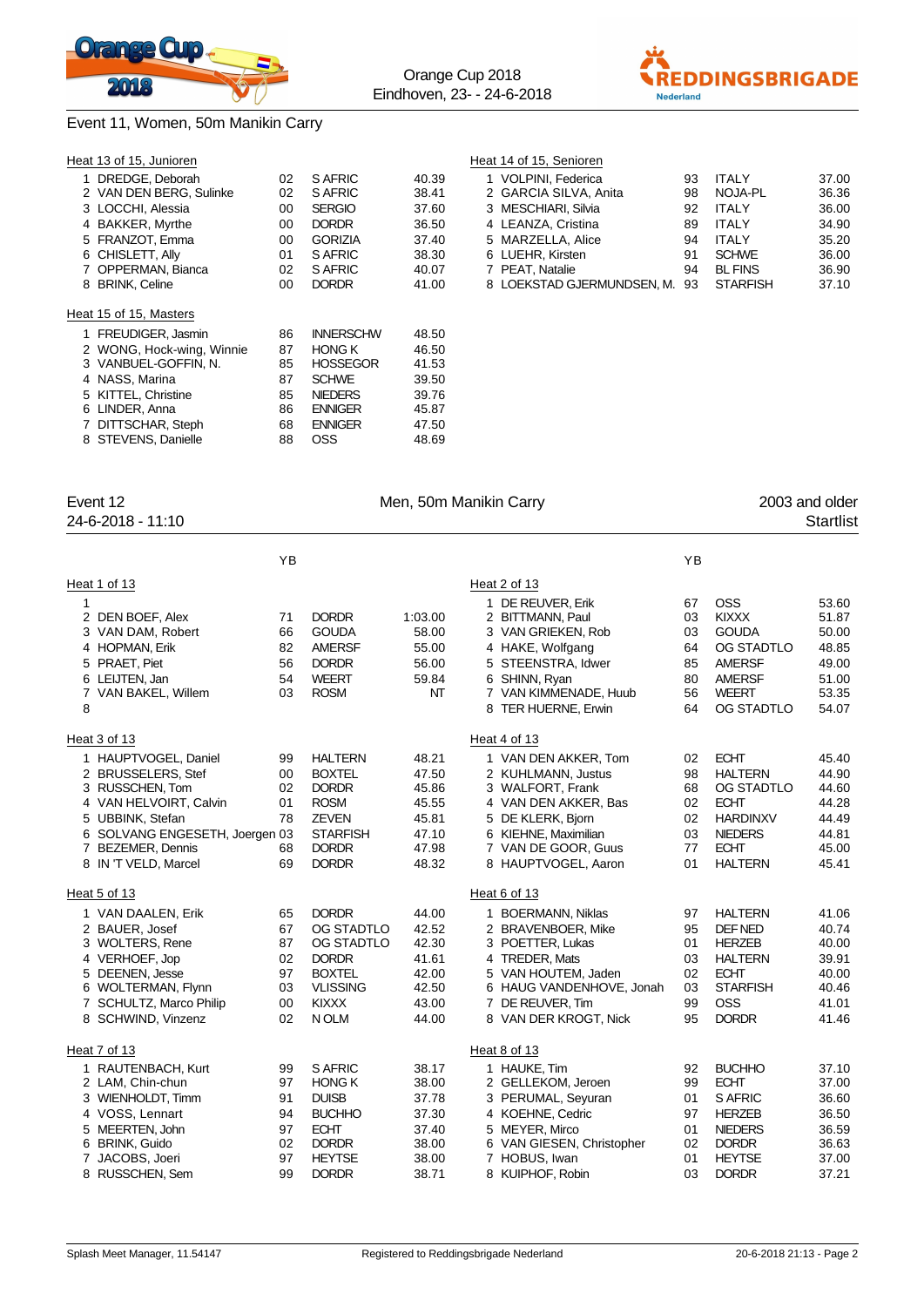

#### Event 12, Men, 50m Manikin Carry



|                | Heat 9 of 13             |    |                |       | Heat 10 of 13              |    |                |       |
|----------------|--------------------------|----|----------------|-------|----------------------------|----|----------------|-------|
|                | 1 ALINK, Nick            | 95 | DEF NED        | 36.29 | 1 KUNK, Daniel             | 90 | <b>NIEDERS</b> | 33.44 |
|                | 2 SIEVAL, Lars           | 93 | DEF NED        | 36.00 | 2 STOETZER, Roelof         | 97 | <b>GOUDA</b>   | 33.00 |
|                | 3 DEBBELER, Jonas        | 96 | <b>GOSLAR</b>  | 35.43 | 3 PIRODDI, Andrea Vittorio | 92 | <b>ITALY</b>   | 32.00 |
|                | 4 MEERTEN, Luuk          | 99 | <b>ECHT</b>    | 35.00 | 4 HILLEBRINK, Jelmar       | 95 | <b>DORDR</b>   | 32.00 |
| 5              | MEERTEN, Jack            | 97 | <b>ECHT</b>    | 35.10 | 5 CIOTOLA, Roberto         | 94 | <b>GORIZIA</b> | 32.00 |
| 6              | STERNER, Jan-Ole         | 95 | <b>GOSLAR</b>  | 35.86 | 6 GROOT, Robert            | 93 | <b>DORDR</b>   | 32.58 |
| $\overline{7}$ | HILDEBRANDT, Leon        | 97 | <b>GOSLAR</b>  | 36.25 | 7 SCHWEGMANN, Tom          | 94 | <b>SCHWE</b>   | 33.00 |
|                | 8 IN 'T VELD, Marijn     | 00 | <b>DORDR</b>   | 36.45 | 8 KEMPKES, Stephan         | 89 | <b>NIEDERS</b> | 34.50 |
|                | Heat 11 of 13, Junioren  |    |                |       | Heat 12 of 13, Senioren    |    |                |       |
|                | BENSMANN, Luca           | 01 | <b>NIEDERS</b> | 36.26 | 1 IPPOLITO, Francesco      | 96 | <b>GORIZIA</b> | 30.00 |
|                | 2 DU TOIT, Botha         | 00 | S AFRIC        | 36.15 | 2 HILLEBRINK, Alwin        | 92 | <b>DORDR</b>   | 30.00 |
| 3              | ROESEMEIER, Elias        | 01 | <b>NIEDERS</b> | 35.00 | 3 BLASCO LVAREZ, Eduardo   | 94 | NOJA-PL        | 29.25 |
|                | 4 VAN ZYL, Jp            | 00 | S AFRIC        | 32.90 | 4 PARAGALLO, Marcello      | 95 | <b>ITALY</b>   | 28.80 |
|                | 5 KLEINHANS, Mark        | 01 | S AFRIC        | 34.98 | 5 SANNA, Daniele           | 89 | <b>ITALY</b>   | 29.10 |
| 6              | SCHWERTHELM, Jonas       | 00 | <b>GOSLAR</b>  | 35.67 | 6 VAN DER MEIJ, Melvin     | 93 | <b>DORDR</b>   | 29.67 |
|                | 7 SLATTERY, Sean         | 00 | <b>CORK</b>    | 36.26 | 7 TOMINEC, Davide          | 95 | <b>GORIZIA</b> | 30.00 |
|                | 8 BONGERS, Rick          | 00 | <b>HEYTSE</b>  | 36.30 | 8 PEZZOTTI, Fabio          | 97 | <b>ITALY</b>   | 31.50 |
|                | Heat 13 of 13, Masters   |    |                |       |                            |    |                |       |
| 1              | ROEMEN, Sven             | 70 | <b>ECHT</b>    | 42.00 |                            |    |                |       |
|                | 2 VOSKAMP, Ingemar       | 87 | DEF NED        | 36.29 |                            |    |                |       |
|                | 3 FREY, Max              | 86 | <b>BUCHHO</b>  | 35.11 |                            |    |                |       |
|                | 4 GERRIT OEVER, van 't   | 87 | DEF NED        | 34.49 |                            |    |                |       |
|                | 5 KILDERS, Hermann-Josef | 68 | <b>ALP</b>     | 34.95 |                            |    |                |       |
|                | 6 DE KNOOP, Bastiaan     | 86 | <b>GOUDA</b>   | 35.50 |                            |    |                |       |

Orange Cup 2018 Eindhoven, 23- - 24-6-2018

#### Event 15 **Event 15** Women, 4 x 50m Medley Relay 2003 and older

| ∟ ⊽∪ ⊓∪           | <b>TO THE TA SUIT MCGICY INCIDE</b> | LUUU UHU UJUU    |
|-------------------|-------------------------------------|------------------|
| 24-6-2018 - 11:45 |                                     | <b>Startlist</b> |

|   | Heat 1 of 3                                                                                       |                |               | Heat 2 of 3                                                                                       |                 |         |
|---|---------------------------------------------------------------------------------------------------|----------------|---------------|---------------------------------------------------------------------------------------------------|-----------------|---------|
|   |                                                                                                   |                |               | 1 3T Sporting Club 1                                                                              | 3T SPORT        | 2:09.40 |
| 2 |                                                                                                   |                |               | 2 Team Starfish<br>MCGRORY, C. 99, HOVIND GROEV, I. 03, OESTMO, H. 03, INGEBERG, N. 02            | <b>STARFISH</b> | 2:04.63 |
|   | 3 Dordrecht Masters<br>VAN DER KOOIJ, A. 64, CELIE, W. 58, VAN LOENHOUT, M. 76, SIMONS, M. 71     | <b>DORDR</b>   | 2:37.93       | 3 Buchholz 1<br>WITTENBERG, L. 00, STELTING, C. 02, LUESS, M. 01, UTERMUELLER, P. 01              | <b>BUCHHO</b>   | 2:01.00 |
|   | 4 Kusel ChiXXX<br>ABAD SIEPER, A. 95, SCHULTZ, F. 94, SCHULTZ, V. 96, BRENNEISER, L. 99           | KIXXX          | 2:18.00       | 4 RB Gouda 2<br>BRUIJNIKS, K. 99, WESTENENG, F. 03, ATRES, L. 00, BOUTER, R. 98                   | <b>GOUDA</b>    | 1:58.00 |
|   | 5 RB Amersfoort 1<br>DURAN, F. 69, KOOISTRA, K. 93, VAN BOGGELEN, W. 87, HOPMAN VAN SCHAIK, S. 81 | <b>AMERSF</b>  | 2:30.00       | 5 DLRG Ascheberg-Herbern 1<br>SICKING, K. 99, HOELSCHER, L. 03, SCHUERKMANN, P. 03, HOEHNE, C. 03 | <b>ASCHEB</b>   | 2:00.00 |
| 6 |                                                                                                   |                |               | 6 Dordrecht Junioren<br>ARKESTEIJN, R. 02, JANSSEN, I. 00, BRINK, C. 00, DEN BOEF, A. 02          | <b>DORDR</b>    | 2:04.00 |
| 7 |                                                                                                   |                |               | 7 NL Defensie Lifesaving 1<br>VAN SOEST, E. 90, VANHIJFTE, R. 94, DE VRIES, D. 91, YTSMA, N. 97   | DEF NED         | 2:05.74 |
| 8 |                                                                                                   |                |               | 8 DLRG Duisburg-Homberg 1<br>JOHNEN, S. 00, PREISS, A. 92, SCHMIEDNER, J. 99, WIENHOLDT, S. 89    | <b>DUISB</b>    | 2:12.34 |
|   | Heat 3 of 3                                                                                       |                |               |                                                                                                   |                 |         |
|   | 1 RB Heythuysen 1<br>PISTERS, N. 01, JACOBS, M. 95, VAN BEBBER, D. 00, CUIJPERS, I. 99            | <b>HEYTSE</b>  | 1:55.66       |                                                                                                   |                 |         |
|   | 2 DLRG LV Niedersachsen 1<br>STEIN, S. 98, BUNTJER, L. 01, KITTEL, C. 85, HUISINGA, E. 92         | <b>NIEDERS</b> | 1:52.68       |                                                                                                   |                 |         |
|   | 3 South Africa 2<br>PIETERSE, Z. 01, SMIT, C. 02, VENTER, C. 00, VAN ZYL, T. 97                   | S AFRIC        | 1:46.60       |                                                                                                   |                 |         |
|   | $\lambda$ Holt $\lambda$                                                                          | ITAIV          | $1.10 \Omega$ |                                                                                                   |                 |         |

4 Italy 1 ITALY 1:40.00 LEANZA, C. 89, FERRARI, S. 92, MESCHIARI, S. 92, VOLPINI, F. 93 5 Nederland Senioren DORDR 1:41.84 SENDEN, C. 93, HUTTEN, E. 93, BAKKER, M. 00, VAN DER HOEK, C. 99 6 Dordrecht Senioren DORDR 1:51.34 SCHIPHORST PREUPER, K. 91, HEEMELS, R. 99, RESINK, A. 95, RAS, J. 95

7 VENOHR, Heiko 63 GELSENK 39.61 8 VAN LUIJTELAAR, Pieter 83 BOXTEL 42.00

7 South Africa 1 SAFRIC 1:54.19 CHISLETT, A. 01, DREDGE, D. 02, OPPERMAN, B. 02, VAN DEN BERG, S. 02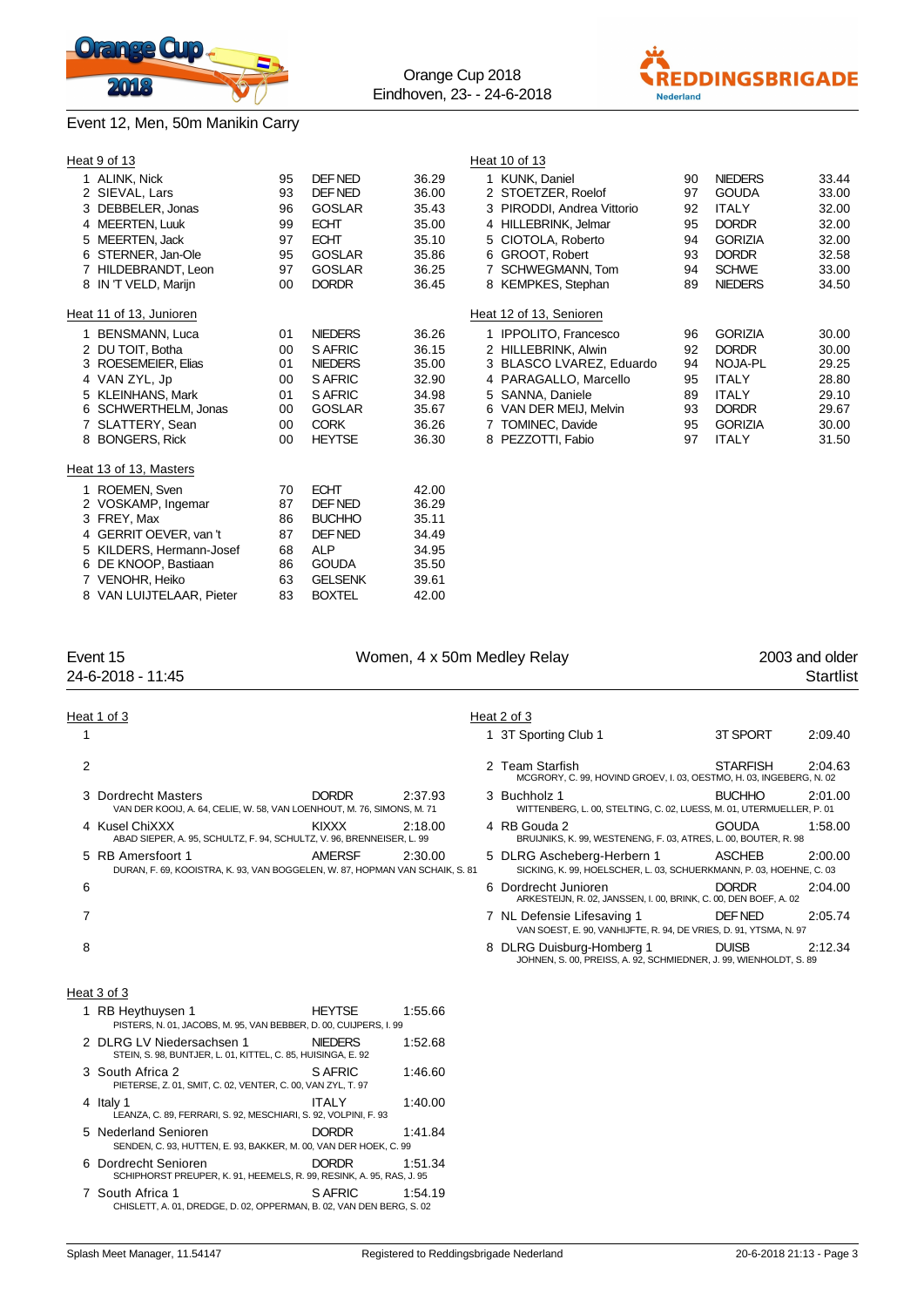



#### Event 15, Women, 4 x 50m Medley Relay

8 RB Gouda 1 (1:58.00 GOUDA 1:58.00<br>TE HENNEPE, A. 02, VAN LOON, I. 02, DALHUISEN, R. 03, PERDIJK, M. 02

| Event 16       |                                                                                                   |                | Men, 4 x 50m Medley Relay |                                                                                                  | 2003 and older                                                                                   |  |  |
|----------------|---------------------------------------------------------------------------------------------------|----------------|---------------------------|--------------------------------------------------------------------------------------------------|--------------------------------------------------------------------------------------------------|--|--|
|                | 24-6-2018 - 11:55                                                                                 |                |                           |                                                                                                  | <b>Startlist</b>                                                                                 |  |  |
|                | Heat 1 of 3                                                                                       |                |                           | Heat 2 of 3                                                                                      |                                                                                                  |  |  |
| 1              |                                                                                                   |                |                           | 1 DLRG Haltern 1                                                                                 | HALTERN<br>2:00.70<br>BOERMANN, N. 97, HAUPTVOGEL, A. 01, HAUPTVOGEL, D. 99, KUHLMANN, J. 98     |  |  |
| 2              |                                                                                                   |                |                           | 2 Buchholz 2<br>BEECKEN, F. 00, VOSS, L. 94, FREY, M. 86, HAUKE, T. 92                           | <b>BUCHHO</b><br>1:49.89                                                                         |  |  |
|                | 3 RB Echt 1<br>ROEMEN, S. 70, VAN DE GOOR, G. 77                                                  | <b>ECHT</b>    | NT                        | 3 RB Gouda 1                                                                                     | 1:45.00<br>GOUDA<br>VAN GRIEKEN, W. 69, VAN GRIEKEN, R. 03, DE KNOOP, B. 86, STOETZER, R. 97     |  |  |
|                | 4 DLRG OG Stadtlohn e.V. 1<br>BAUER, J. 67, HAKE, W. 64, WALFORT, F. 68, WOLTERS, R. 87           | OG STADTLO     | 2:05.00                   | 4 NL Defensie Lifesaving 1<br>HAZENOOT, B. 91, ALINK, N. 95, VOSKAMP, I. 87, GERRIT OEVER, v. 87 | DEF NED<br>1:41.74                                                                               |  |  |
|                | 5 Dordrecht Masters<br>VAN DAALEN, E. 65, PRAET, P. 56, BRINK, J. 62, IN 'T VELD, M. 69           | <b>DORDR</b>   | 2:05.03                   | 5 RB Echt 1                                                                                      | ECHT<br>1:43.00<br>VAN DEN AKKER, B. 02, MEERTEN, L. 99, VAN DEN AKKER, T. 02, VAN HOUTEM, J. 02 |  |  |
| 6              |                                                                                                   |                |                           | 6 Dordrecht Senioren<br>VAN DER KROGT, N. 95, GROOT, R. 93, IN 'T VELD, M. 00, RUSSCHEN, S. 99   | <b>DORDR</b><br>1:45.00                                                                          |  |  |
| $\overline{7}$ |                                                                                                   |                |                           | 7 Dordrecht Junioren<br>KUIPHOF, R. 03, BRINK, G. 02, RUSSCHEN, T. 02, VERHOEF, J. 02            | <b>DORDR</b><br>1:58.00                                                                          |  |  |
| 8              |                                                                                                   |                |                           | 8                                                                                                |                                                                                                  |  |  |
|                | Heat 3 of 3                                                                                       |                |                           |                                                                                                  |                                                                                                  |  |  |
|                | 1 South Africa 1<br>DU TOIT, B. 00, KLEINHANS, M. 01, VAN ZYL, J. 00, WILLOWS, B. 01              | S AFRIC        | 1:40.20                   |                                                                                                  |                                                                                                  |  |  |
|                | 2 RB Echt 1<br>OP HET VELD, R. 86, WILLEMS, L. 97, MEERTEN, J. 97, MEERTEN, J. 97                 | <b>ECHT</b>    | 1:39.00                   |                                                                                                  |                                                                                                  |  |  |
|                | 3 Nederland Senioren<br>VAN DER MEIJ, M. 93, VAN ERK, R. 96, HILLEBRINK, A. 92, HILLEBRINK, J. 95 | <b>DORDR</b>   | 1:35.50                   |                                                                                                  |                                                                                                  |  |  |
|                | 4 Italy 1<br>PARAGALLO, M. 95, PIRODDI, A. 92, SANNA, D. 89, GILARDI, F. 91                       | <b>ITALY</b>   | 1:29.00                   |                                                                                                  |                                                                                                  |  |  |
|                | 5 Gorizia Nuoto Asd 1<br>IPPOLITO, F. 96, CIOTOLA, R. 94, CLOCCHIATTI, B. 98, TOMINEC, D. 95      | <b>GORIZIA</b> | 1:34.00                   |                                                                                                  |                                                                                                  |  |  |
|                | 6 Hong Kong Lifesaving team 1<br>LAM, C. 97, LO, T. 96, WONG, S. 97, LEE, S. 90                   | <b>HONG K</b>  | 1:38.15                   |                                                                                                  |                                                                                                  |  |  |
|                | 7 DLRG Goslar 1<br>STERNER, J. 95, HILDEBRANDT, L. 97, SCHWERTHELM, J. 00, DEBBELER, J. 96        | <b>GOSLAR</b>  | 1:39.25                   |                                                                                                  |                                                                                                  |  |  |
|                | 8 DLRG LV Niedersachsen 1<br>BENSMANN, L. 01, MEYER, M. 01, KEMPKES, S. 89, ROESEMEIER, E. 01     | <b>NIEDERS</b> | 1:41.12                   |                                                                                                  |                                                                                                  |  |  |
|                |                                                                                                   |                |                           |                                                                                                  |                                                                                                  |  |  |
|                | $E_{M}$ nt 17                                                                                     |                |                           | <i>Mamon</i> 100m Roccup Modlow                                                                  | 2003 and older                                                                                   |  |  |

| EVUIL I <i>I</i>           |    |                |         | <b>VVOITIBIT, TUUTH RESCUB MEGIEV</b> |    | ZUUJ dHU UIUEI  |           |  |
|----------------------------|----|----------------|---------|---------------------------------------|----|-----------------|-----------|--|
| 24-6-2018 - 12:10          |    |                |         |                                       |    |                 | Startlist |  |
|                            | ΥB |                |         |                                       | ΥB |                 |           |  |
| Heat 1 of 7                |    |                |         | Heat 2 of 7                           |    |                 |           |  |
| 1 MARX, Katharina          | 94 | <b>HALTERN</b> | NT      | 1 BOTT, Julia Marie                   | 99 | KIXXX           | 1:39.00   |  |
| 2 STOKBROECKX, Selina      | 03 | <b>HEYTSE</b>  | 1:48.62 | 2 CASPERS, Tamara                     | 90 | <b>DORDR</b>    | 1:38.31   |  |
| 3 BRENNEISER, Lea Maria    | 99 | KIXXX          | 1:42.00 | 3 STEIN, Saskia                       | 98 | <b>NIEDERS</b>  | 1:35.00   |  |
| 4 ABAD SIEPER, Anna Alicia | 95 | KIXXX          | 1:40.00 | 4 LILLEBO SLETTEN, Ida                | 01 | <b>STARFISH</b> | 1:33.07   |  |
| 5 HOELSCHER, Louisa        | 03 | <b>ASCHEB</b>  | 1:40.00 | 5 BOROWIAK, Kimberley                 | 02 | <b>NIEDERS</b>  | 1:34.89   |  |
| 6 VAN DE WETERING, Loes    | 99 | <b>OSS</b>     | 1:46.91 | 6 VAN DER ELSEN, Janne                | 98 | <b>NEDERW</b>   | 1:36.55   |  |
| 7 BOL. Melissa             | 01 | <b>OSS</b>     | 2:16.40 | 7 JACOBS, Inge                        | 00 | <b>HEYTSE</b>   | 1:38.58   |  |
| 8 BRESSERS, Anouk          | 96 | <b>OSS</b>     | NΤ      | 8 INGEBERG, Nora Boelling             | 02 | <b>STARFISH</b> | 1:39.39   |  |
|                            |    |                |         |                                       |    |                 |           |  |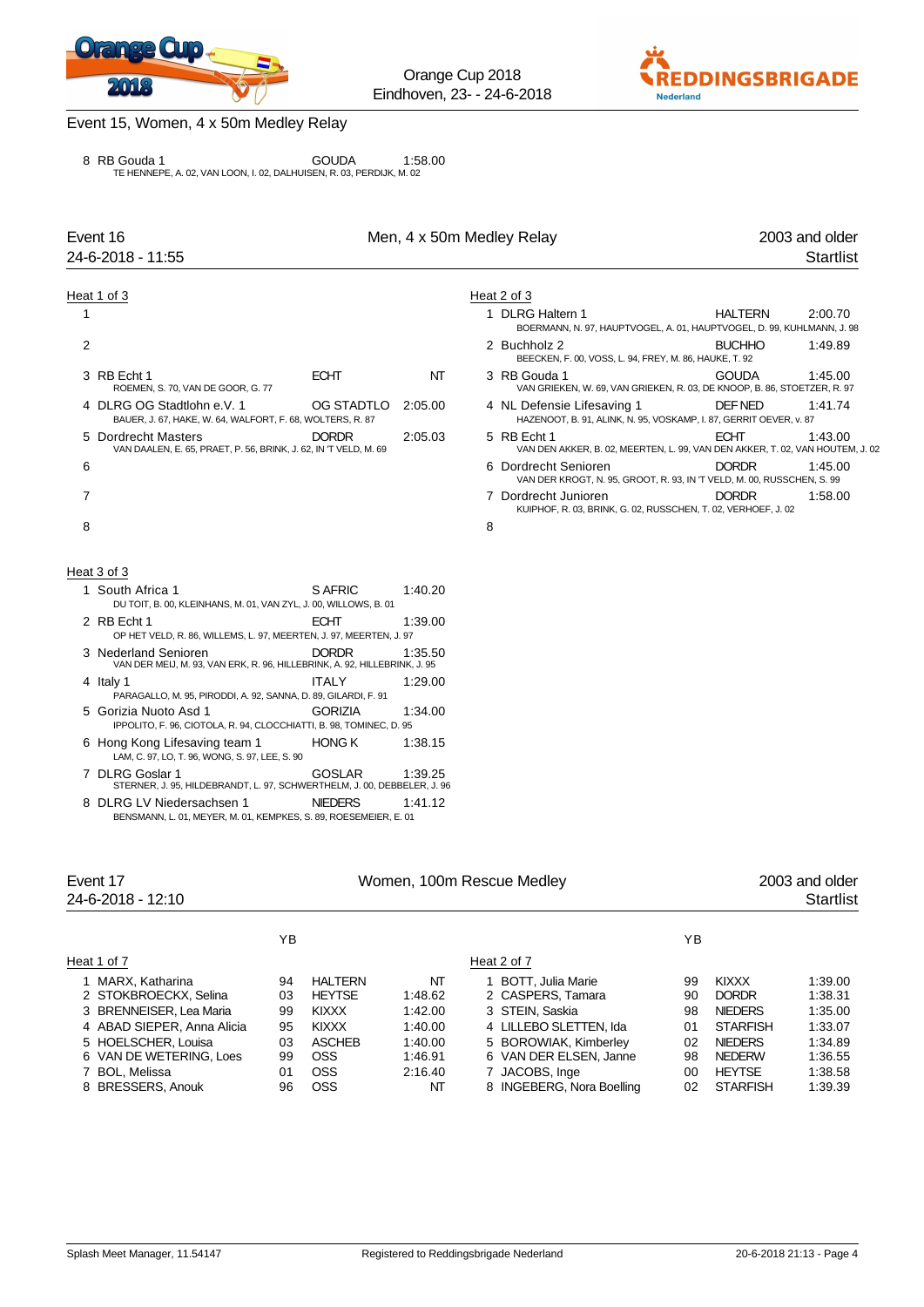



### Event 17, Women, 100m Rescue Medley

| Heat 3 of 7                                                                                                                                                                                                                                                                                                                                               |                                                                      |                                                                                                                                                                                |                                                                                                                                  | Heat 4 of 7                                                                                                                                                                                    |                                              |                                                                                                                                |                                                                                      |
|-----------------------------------------------------------------------------------------------------------------------------------------------------------------------------------------------------------------------------------------------------------------------------------------------------------------------------------------------------------|----------------------------------------------------------------------|--------------------------------------------------------------------------------------------------------------------------------------------------------------------------------|----------------------------------------------------------------------------------------------------------------------------------|------------------------------------------------------------------------------------------------------------------------------------------------------------------------------------------------|----------------------------------------------|--------------------------------------------------------------------------------------------------------------------------------|--------------------------------------------------------------------------------------|
| 1 WOLFS, Sharon<br>2 LILLEBO SLETTEN, Ane<br>3 DE VRIES, Denise<br>4 JACOBS, Marlou<br>5 WESTENENG, Femke<br>6 PIETERSE, Zanri<br>7 BRUIJNIKS, Kim                                                                                                                                                                                                        | 00<br>97<br>91<br>95<br>03<br>01<br>99                               | <b>HEYTSE</b><br><b>STARFISH</b><br>DEF NED<br><b>HEYTSE</b><br><b>GOUDA</b><br>S AFRIC<br><b>GOUDA</b>                                                                        | 1:32.30<br>1:31.39<br>1:30.00<br>1:30.00<br>1:30.00<br>1:30.90<br>1:32.00                                                        | 1 SMIT, Carli<br>2 YTSMA, Nynke<br>3 VAN DER HOEK, Charlotte<br>4 SICKING, Kim<br>5 VAN ZYL, Tove<br>6 MEUFFELS, Fiona<br>7 DEN BOEF, Abigail                                                  | 02<br>97<br>99<br>99<br>97<br>95<br>02       | S AFRIC<br>DEF NED<br><b>DORDR</b><br><b>ASCHEB</b><br>S AFRIC<br><b>NEDERW</b><br><b>DORDR</b>                                | 1:29.36<br>1:27.00<br>1:23.87<br>1:22.49<br>1:22.78<br>1:24.50<br>1:27.30            |
| 8 MCGRORY, Celina                                                                                                                                                                                                                                                                                                                                         | 99                                                                   | <b>STARFISH</b>                                                                                                                                                                | 1:32.88                                                                                                                          | 8 WITTENBERG, Lisanne                                                                                                                                                                          | 00                                           | <b>BUCHHO</b>                                                                                                                  | 1:29.49                                                                              |
| Heat 5 of 7, Junioren<br>1 DREDGE, Deborah<br>2 VAN DEN BERG, Sulinke<br>3 FRANZOT, Emma<br>4 LOCCHI, Alessia<br>5 BAKKER, Myrthe<br>6 CHISLETT, Ally<br>7 OPPERMAN, Bianca<br>8 BRINK, Celine<br>Heat 7 of 7, Masters<br>1<br>$\overline{2}$<br>3<br>STEVENS, Danielle<br>4 VANBUEL-GOFFIN, N.<br>5 KITTEL, Christine<br>SIMONS, Marielle<br>6<br>7<br>8 | 02<br>02<br>00<br>00<br>00<br>01<br>02<br>00<br>88<br>85<br>85<br>71 | S AFRIC<br>S AFRIC<br><b>GORIZIA</b><br><b>SERGIO</b><br><b>DORDR</b><br>S AFRIC<br>S AFRIC<br><b>DORDR</b><br><b>OSS</b><br><b>HOSSEGOR</b><br><b>NIEDERS</b><br><b>DORDR</b> | 1:23.17<br>1:19.87<br>1:17.00<br>1:16.50<br>1:16.50<br>1:19.00<br>1:20.83<br>1:25.00<br>1:57.59<br>1:26.12<br>1:31.01<br>2:02.73 | Heat 6 of 7, Senioren<br>1 PEAT, Natalie<br>2 LUEHR, Kirsten<br>3 FERRARI, Samantha<br>4 MESCHIARI, Silvia<br>5 LEANZA, Cristina<br>6 MARZELLA, Alice<br>7 SENDEN, Chantal<br>8 HEEMELS, Robin | 94<br>91<br>92<br>92<br>89<br>94<br>93<br>99 | <b>BL FINS</b><br><b>SCHWE</b><br><b>ITALY</b><br><b>ITALY</b><br><b>ITALY</b><br><b>ITALY</b><br><b>DORDR</b><br><b>DORDR</b> | 1:16.00<br>1:14.30<br>1:12.60<br>1:12.00<br>1:12.40<br>1:13.90<br>1:15.00<br>1:19.64 |
| Event 18<br>Men, 100m Rescue Medley<br>24-6-2018 - 12:35                                                                                                                                                                                                                                                                                                  |                                                                      |                                                                                                                                                                                |                                                                                                                                  |                                                                                                                                                                                                |                                              |                                                                                                                                | 2003 and older<br><b>Startlist</b>                                                   |

|                                                   |                                                                                                                                                                                           | YB                                           |                                                                                                                  |                                                                                      |                                                                                                                                                                                                                | YB                                           |                                                                                                                               |                                                                                      |
|---------------------------------------------------|-------------------------------------------------------------------------------------------------------------------------------------------------------------------------------------------|----------------------------------------------|------------------------------------------------------------------------------------------------------------------|--------------------------------------------------------------------------------------|----------------------------------------------------------------------------------------------------------------------------------------------------------------------------------------------------------------|----------------------------------------------|-------------------------------------------------------------------------------------------------------------------------------|--------------------------------------------------------------------------------------|
|                                                   | Heat 1 of 7                                                                                                                                                                               |                                              |                                                                                                                  |                                                                                      | Heat 2 of 7                                                                                                                                                                                                    |                                              |                                                                                                                               |                                                                                      |
| 1<br>$\overline{2}$<br>3<br>4<br>5<br>6<br>7<br>8 | <b>BRUSSELERS, Stef</b><br>HAUG VANDENHOVE, Jonah<br>RUSSCHEN, Tom<br>GAYASHAN, Aliya Kavindu                                                                                             | 00<br>03<br>02<br>93                         | <b>BOXTEL</b><br><b>STARFISH</b><br><b>DORDR</b><br><b>DOLPHIN</b>                                               | 1:40.00<br>1:35.00<br>1:38.12<br>1:58.02                                             | 1 WOLTERMAN, Flynn<br>2 KREFT, Ben<br>3 DE REUVER, Bas<br>4 BRINK, Guido<br>5 BRAVENBOER, Mike<br>6 DEENEN. Jesse<br>7 VAN GIESEN, Christopher<br>8 VAN DEN AKKER, Tom                                         | 03<br>01<br>01<br>02<br>95<br>97<br>02<br>02 | <b>VLISSING</b><br><b>HERZEB</b><br>OSS<br><b>DORDR</b><br>DEF NED<br><b>BOXTEL</b><br><b>DORDR</b><br><b>ECHT</b>            | 1:32.24<br>1:30.00<br>1:25.40<br>1:23.00<br>1:25.00<br>1:26.00<br>1:30.00<br>1:33.96 |
|                                                   | Heat 3 of 7                                                                                                                                                                               |                                              |                                                                                                                  |                                                                                      | Heat 4 of 7                                                                                                                                                                                                    |                                              |                                                                                                                               |                                                                                      |
|                                                   | 1 KUIPHOF, Robin<br>2 KLEINHANS, Mark<br>3 WONG, Shun-lai<br>4 JACOBS, Joeri<br>5 LAM, Chin-chun<br>6 WILLOWS, Branden<br>7 ALINK, Nick<br>8 VAN DER KROGT, Nick                          | 03<br>01<br>97<br>97<br>97<br>01<br>95<br>95 | <b>DORDR</b><br>S AFRIC<br><b>HONG K</b><br><b>HEYTSE</b><br><b>HONG K</b><br>S AFRIC<br>DEF NED<br><b>DORDR</b> | 1:22.76<br>1:19.09<br>1:19.00<br>1:16.00<br>1:17.48<br>1:19.08<br>1:21.32<br>1:22.78 | 1 SCHWEGMANN, Tom<br>2 KUNK, Daniel<br>3 WOELBING, Oliver<br>4 CIOTOLA, Roberto<br><b>DRINNAN, Cole</b><br>5<br>6 WILLEMS, Luuk<br>7 STOETZER, Roelof<br>8 GELLEKOM, Jeroen                                    | 94<br>90<br>99<br>94<br>97<br>97<br>97<br>99 | <b>SCHWE</b><br><b>NIEDERS</b><br>KELKH<br><b>GORIZIA</b><br><b>BL FINS</b><br><b>ECHT</b><br><b>GOUDA</b><br><b>ECHT</b>     | 1:15.00<br>1:12.00<br>1:10.90<br>1:08.00<br>1:09.61<br>1:11.00<br>1:13.00<br>1:15.00 |
| 3                                                 | Heat 5 of 7, Junioren<br>1 SLATTERY, Sean<br>2 HOBUS, Iwan<br><b>BONGERS, Rick</b><br>4 VAN ZYL, Jp<br>5 PERUMAL, Seyuran<br>6 BENSMANN, Luca<br>7 IN 'T VELD, Marijn<br>8 DU TOIT, Botha | 00<br>01<br>00<br>00<br>01<br>01<br>00<br>00 | <b>CORK</b><br><b>HEYTSE</b><br><b>HEYTSE</b><br>S AFRIC<br>S AFRIC<br><b>NIEDERS</b><br><b>DORDR</b><br>S AFRIC | 1:17.61<br>1:16.00<br>1:14.99<br>1:09.56<br>1:14.19<br>1:15.07<br>1:16.49<br>1:17.97 | Heat 6 of 7, Senioren<br>1 HILLEBRINK, Alwin<br>2 BLASCO LVAREZ, Eduardo<br>3 KENT, Steve<br>4 IPPOLITO, Francesco<br>5 SANNA, Daniele<br>6 PARAGALLO, Marcello<br>7 TOMINEC, Davide<br>8 VAN DER MEIJ, Melvin | 92<br>94<br>89<br>96<br>89<br>95<br>95<br>93 | <b>DORDR</b><br>NOJA-PL<br><b>BL FINS</b><br><b>GORIZIA</b><br><b>ITALY</b><br><b>ITALY</b><br><b>GORIZIA</b><br><b>DORDR</b> | 1:05.00<br>1:02.80<br>1:01.50<br>1:01.00<br>1:01.20<br>1:02.50<br>1:04.50<br>1:06.11 |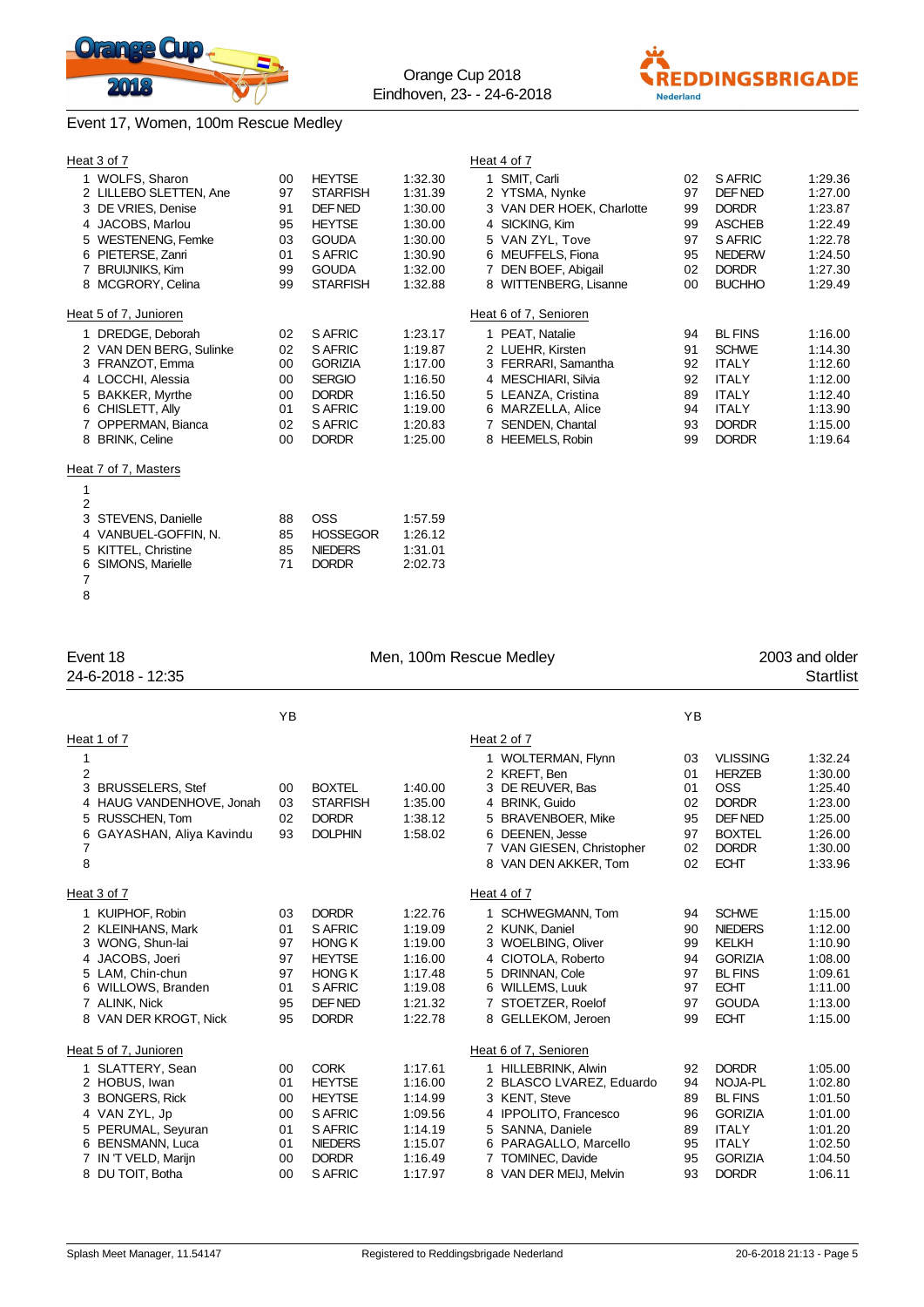

#### Event 18, Men, 100m Rescue Medley



|--|

| 1 LEIJTEN, Jan           | 54 | <b>WEERT</b>  | 2:11.70 |
|--------------------------|----|---------------|---------|
| 2 SHINN, Ryan            | 80 | <b>AMERSF</b> | 1:50.00 |
| 3 VAN LUIJTELAAR, Pieter | 83 | <b>BOXTEL</b> | 1:28.00 |
| 4 DE KNOOP, Bastiaan     | 86 | <b>GOUDA</b>  | 1:15.50 |
| 5 GERRIT OEVER, van 't   | 87 | DEF NED       | 1:20.07 |
| 6 VAN GRIEKEN, Wim       | 69 | <b>GOUDA</b>  | 1:30.00 |
| 7 HOPMAN, Erik           | 82 | AMERSF        | 1:55.00 |
| 8 BEZEMER, Dennis        | 68 | <b>DORDR</b>  | ΝТ      |

| YB<br>YB<br>Heat 2 of 11<br>1<br><b>ZWOLLE</b><br>3:43.99<br>1 SPEL, Diede<br>95<br>2<br><b>KIXXX</b><br>3:37.00<br>2 SCHULTZ, Francesca Andrea<br>94<br>3 VAN DER ELSEN, Maud<br><b>NEDERW</b><br>3 STOKBROECKX, Selina<br><b>HEYTSE</b><br>03<br>NT<br>03<br>3:27.35<br>4 HARTH, Julia<br>02<br><b>KIXXX</b><br>4 PFLIPS, Lou<br>3:19.72<br>3:57.00<br>99<br><b>HALTERN</b><br>58<br><b>DORDR</b><br>4:59.48<br>5 JANSSEN, Isabelle<br><b>DORDR</b><br>3:22.12<br>CELIE, Wilna<br>00<br>5<br><b>OSS</b><br><b>OSS</b><br><b>BRESSERS, Anouk</b><br>96<br>NΤ<br>6 VAN DE WETERING, Loes<br>99<br>3:29.94<br>6<br><b>KIXXX</b><br>7<br>7 LISSMANN, Lea<br>03<br>3:39.00<br>8<br><b>HEYTSE</b><br>3:44.04<br>8 JANSSEN, Fabienne<br>03<br>Heat 3 of 11<br>Heat 4 of 11<br><b>STARFISH</b><br>1 VAN BEBBER, Danique<br><b>HEYTSE</b><br>3:16.04<br>3:10.10<br>00<br>1 OESTMO, Helene Marie<br>03<br>03<br><b>GOUDA</b><br>2 WESTENENG, Femke<br><b>GOUDA</b><br>3:15.00<br>2 PERDIJK, Micky<br>02<br>3:10.00<br><b>KIXXX</b><br><b>ASCHEB</b><br>3:09.49<br>3 SCHULTZ, Vanessa Anna<br>96<br>3:12.50<br>3 HOELSCHER, Louisa<br>03<br>4 GUELI, Beatrice<br>03<br>3T SPORT<br><b>DORDR</b><br>3:08.76<br>3:11.20<br>4 ARKESTEIJN, Rosa<br>02<br>5 DALHUISEN, Renske<br>03<br><b>GOUDA</b><br>5 MURA CITTADINI, Melissa<br>3T SPORT<br>3:08.80<br>3:12.00<br>03<br>6 KEURENTJES, Anne<br>95<br><b>BOXTEL</b><br>3:13.25<br>6 WOLFS, Sharon<br><b>HEYTSE</b><br>3:10.00<br>00<br>7 BUNTJER, Lisa<br>01<br><b>NIEDERS</b><br>3:15.00<br>7 BOROWIAK, Kimberley<br>02<br><b>NIEDERS</b><br>3:10.02<br>01<br><b>HEYTSE</b><br>03<br><b>ASCHEB</b><br>3:10.71<br>8 PISTERS, Nathalie<br>3:16.42<br>8 SCHUERKMANN, Paula<br>Heat 6 of 11<br>1 BOTT, Julia Marie<br><b>KIXXX</b><br>3:06.00<br>1 STEIN, Saskia<br><b>NIEDERS</b><br>99<br>98<br>3:00.00<br><b>WEERT</b><br>2 ATRES, Leonie<br><b>GOUDA</b><br>2 KLOMP, Danique<br>02<br>3:03.85<br>00<br>3:00.00<br>3 VAN DER ELSEN, Janne<br>98<br><b>NEDERW</b><br>3 BRUIJNIKS, Kim<br>99<br><b>GOUDA</b><br>3:00.00<br>3:01.23<br>4 VENTER, Chirsna<br>S AFRIC<br>4 VAN SOEST, Elianne<br>DEF NED<br>2:58.00<br>00<br>3:00.43<br>90<br>5 JACOBS, Inge<br>00<br><b>HEYTSE</b><br>5 SMIT, Carli<br>S AFRIC<br>2:58.48<br>3:01.00<br>02<br>6 STELTING, Carolin<br>02<br><b>BUCHHO</b><br>6 WEISSPHAL, Katja<br><b>ASCHEB</b><br>3:00.00<br>3:03.00<br>99<br>7 BRENNEISER, Lea Maria<br>99<br><b>KIXXX</b><br><b>DORDR</b><br>3:05.00<br>7 GROOT, Kathy<br>97<br>3:00.00<br>02<br><b>GOUDA</b><br>8 WITTENBERG, Lisanne<br><b>BUCHHO</b><br>8 VAN LOON, Isabel<br>3:06.00<br>00<br>3:00.12<br>Heat 8 of 11<br><b>HONG K</b><br>1 VAN RENSBURG, Dehanke<br>S AFRIC<br>1 YUE, Wing-sue<br>99<br>2:57.70<br>2:49.48<br>01<br>98<br><b>GOUDA</b><br><b>DORDR</b><br>2:48.00<br>2 BOUTER, Renee<br>2:55.00<br>2 RAS, Janneke<br>95<br>S AFRIC<br>2:45.34<br>3 PIETERSE, Zanri<br>01<br>2:52.63<br>3 NILSSON, Josefine<br>93<br>LIVRAD<br>4 MEUFFELS, Fiona<br>95<br><b>NEDERW</b><br>2:51.14<br>4 SICKING, Kim<br><b>ASCHEB</b><br>2:40.91<br>99<br>92<br><b>NIEDERS</b><br><b>DORDR</b><br>2:44.89<br>5 HUISINGA, Ellen<br>2:52.37<br>5 VAN DER HOEK, Charlotte<br>99<br><b>DORDR</b><br>95<br><b>DORDR</b><br>2:54.86<br>6 BRINK, Celine<br>00<br>2:48.00<br>6 RESINK, Aniek<br>7 LOEKSTAD GJERMUNDSEN, M.<br><b>STARFISH</b><br>7 LILLEBO SLETTEN, Ane<br>97<br><b>STARFISH</b><br>2:55.00<br>93<br>2:48.44<br>8 MCGRORY, Celina<br>99<br><b>STARFISH</b><br>2:58.00<br>8 JACOBS, Marlou<br>95<br><b>HEYTSE</b><br>2:50.00<br>Heat 10 of 11, Senioren<br><b>DORDR</b><br>1 CHISLETT, Ally<br>S AFRIC<br>2:42.34<br>1 HUTTEN, Ela<br>01<br>93<br>2:34.68<br>2 VAN DEN BERG, Sulinke<br>2:33.10<br>02<br>S AFRIC<br>2:39.72<br>2 COSTA PORTILLA, Isabel<br>95<br>NOJA-PL<br>3 EGUILUZ DE CELIS, Paola<br>2:36.50<br>3 PEAT, Natalie<br><b>BL FINS</b><br>2:28.50<br>01<br>NOJA-PL<br>94<br>4 LOCCHI, Alessia<br><b>SERGIO</b><br>4 MESCHIARI, Silvia<br><b>ITALY</b><br>2:23.00<br>00<br>2:31.00<br>92<br>5 FRANZOT, Emma<br><b>GORIZIA</b><br>5 FERRARI, Samantha<br><b>ITALY</b><br>2:24.00<br>00<br>2:34.00<br>92<br>6 ACEBO MONCALIA, Eugenia<br>NOJA-PL<br>2:38.50<br>6 LUEHR, Kirsten<br><b>SCHWE</b><br>2:29.00<br>00<br>91<br>7 OPPERMAN, Bianca<br>02<br>S AFRIC<br>2:42.28<br>7 HEEMELS, Robin<br><b>DORDR</b><br>2:34.40<br>99 | Event 19               |    |         |         | Women, 200m Super Lifesaver |    |              | 2003 and older   |
|-------------------------------------------------------------------------------------------------------------------------------------------------------------------------------------------------------------------------------------------------------------------------------------------------------------------------------------------------------------------------------------------------------------------------------------------------------------------------------------------------------------------------------------------------------------------------------------------------------------------------------------------------------------------------------------------------------------------------------------------------------------------------------------------------------------------------------------------------------------------------------------------------------------------------------------------------------------------------------------------------------------------------------------------------------------------------------------------------------------------------------------------------------------------------------------------------------------------------------------------------------------------------------------------------------------------------------------------------------------------------------------------------------------------------------------------------------------------------------------------------------------------------------------------------------------------------------------------------------------------------------------------------------------------------------------------------------------------------------------------------------------------------------------------------------------------------------------------------------------------------------------------------------------------------------------------------------------------------------------------------------------------------------------------------------------------------------------------------------------------------------------------------------------------------------------------------------------------------------------------------------------------------------------------------------------------------------------------------------------------------------------------------------------------------------------------------------------------------------------------------------------------------------------------------------------------------------------------------------------------------------------------------------------------------------------------------------------------------------------------------------------------------------------------------------------------------------------------------------------------------------------------------------------------------------------------------------------------------------------------------------------------------------------------------------------------------------------------------------------------------------------------------------------------------------------------------------------------------------------------------------------------------------------------------------------------------------------------------------------------------------------------------------------------------------------------------------------------------------------------------------------------------------------------------------------------------------------------------------------------------------------------------------------------------------------------------------------------------------------------------------------------------------------------------------------------------------------------------------------------------------------------------------------------------------------------------------------------------------------------------------------------------------------------------------------------------------------------------------------------------------------------------------------------------------------------------------------------------------------------------------------------------------------------------------------------------------------------------------------------------|------------------------|----|---------|---------|-----------------------------|----|--------------|------------------|
|                                                                                                                                                                                                                                                                                                                                                                                                                                                                                                                                                                                                                                                                                                                                                                                                                                                                                                                                                                                                                                                                                                                                                                                                                                                                                                                                                                                                                                                                                                                                                                                                                                                                                                                                                                                                                                                                                                                                                                                                                                                                                                                                                                                                                                                                                                                                                                                                                                                                                                                                                                                                                                                                                                                                                                                                                                                                                                                                                                                                                                                                                                                                                                                                                                                                                                                                                                                                                                                                                                                                                                                                                                                                                                                                                                                                                                                                                                                                                                                                                                                                                                                                                                                                                                                                                                                                                                         | 24-6-2018 - 13:40      |    |         |         |                             |    |              | <b>Startlist</b> |
|                                                                                                                                                                                                                                                                                                                                                                                                                                                                                                                                                                                                                                                                                                                                                                                                                                                                                                                                                                                                                                                                                                                                                                                                                                                                                                                                                                                                                                                                                                                                                                                                                                                                                                                                                                                                                                                                                                                                                                                                                                                                                                                                                                                                                                                                                                                                                                                                                                                                                                                                                                                                                                                                                                                                                                                                                                                                                                                                                                                                                                                                                                                                                                                                                                                                                                                                                                                                                                                                                                                                                                                                                                                                                                                                                                                                                                                                                                                                                                                                                                                                                                                                                                                                                                                                                                                                                                         |                        |    |         |         |                             |    |              |                  |
|                                                                                                                                                                                                                                                                                                                                                                                                                                                                                                                                                                                                                                                                                                                                                                                                                                                                                                                                                                                                                                                                                                                                                                                                                                                                                                                                                                                                                                                                                                                                                                                                                                                                                                                                                                                                                                                                                                                                                                                                                                                                                                                                                                                                                                                                                                                                                                                                                                                                                                                                                                                                                                                                                                                                                                                                                                                                                                                                                                                                                                                                                                                                                                                                                                                                                                                                                                                                                                                                                                                                                                                                                                                                                                                                                                                                                                                                                                                                                                                                                                                                                                                                                                                                                                                                                                                                                                         | Heat 1 of 11           |    |         |         |                             |    |              |                  |
|                                                                                                                                                                                                                                                                                                                                                                                                                                                                                                                                                                                                                                                                                                                                                                                                                                                                                                                                                                                                                                                                                                                                                                                                                                                                                                                                                                                                                                                                                                                                                                                                                                                                                                                                                                                                                                                                                                                                                                                                                                                                                                                                                                                                                                                                                                                                                                                                                                                                                                                                                                                                                                                                                                                                                                                                                                                                                                                                                                                                                                                                                                                                                                                                                                                                                                                                                                                                                                                                                                                                                                                                                                                                                                                                                                                                                                                                                                                                                                                                                                                                                                                                                                                                                                                                                                                                                                         |                        |    |         |         |                             |    |              |                  |
|                                                                                                                                                                                                                                                                                                                                                                                                                                                                                                                                                                                                                                                                                                                                                                                                                                                                                                                                                                                                                                                                                                                                                                                                                                                                                                                                                                                                                                                                                                                                                                                                                                                                                                                                                                                                                                                                                                                                                                                                                                                                                                                                                                                                                                                                                                                                                                                                                                                                                                                                                                                                                                                                                                                                                                                                                                                                                                                                                                                                                                                                                                                                                                                                                                                                                                                                                                                                                                                                                                                                                                                                                                                                                                                                                                                                                                                                                                                                                                                                                                                                                                                                                                                                                                                                                                                                                                         |                        |    |         |         |                             |    |              |                  |
|                                                                                                                                                                                                                                                                                                                                                                                                                                                                                                                                                                                                                                                                                                                                                                                                                                                                                                                                                                                                                                                                                                                                                                                                                                                                                                                                                                                                                                                                                                                                                                                                                                                                                                                                                                                                                                                                                                                                                                                                                                                                                                                                                                                                                                                                                                                                                                                                                                                                                                                                                                                                                                                                                                                                                                                                                                                                                                                                                                                                                                                                                                                                                                                                                                                                                                                                                                                                                                                                                                                                                                                                                                                                                                                                                                                                                                                                                                                                                                                                                                                                                                                                                                                                                                                                                                                                                                         |                        |    |         |         |                             |    |              |                  |
|                                                                                                                                                                                                                                                                                                                                                                                                                                                                                                                                                                                                                                                                                                                                                                                                                                                                                                                                                                                                                                                                                                                                                                                                                                                                                                                                                                                                                                                                                                                                                                                                                                                                                                                                                                                                                                                                                                                                                                                                                                                                                                                                                                                                                                                                                                                                                                                                                                                                                                                                                                                                                                                                                                                                                                                                                                                                                                                                                                                                                                                                                                                                                                                                                                                                                                                                                                                                                                                                                                                                                                                                                                                                                                                                                                                                                                                                                                                                                                                                                                                                                                                                                                                                                                                                                                                                                                         |                        |    |         |         |                             |    |              |                  |
|                                                                                                                                                                                                                                                                                                                                                                                                                                                                                                                                                                                                                                                                                                                                                                                                                                                                                                                                                                                                                                                                                                                                                                                                                                                                                                                                                                                                                                                                                                                                                                                                                                                                                                                                                                                                                                                                                                                                                                                                                                                                                                                                                                                                                                                                                                                                                                                                                                                                                                                                                                                                                                                                                                                                                                                                                                                                                                                                                                                                                                                                                                                                                                                                                                                                                                                                                                                                                                                                                                                                                                                                                                                                                                                                                                                                                                                                                                                                                                                                                                                                                                                                                                                                                                                                                                                                                                         |                        |    |         |         |                             |    |              |                  |
|                                                                                                                                                                                                                                                                                                                                                                                                                                                                                                                                                                                                                                                                                                                                                                                                                                                                                                                                                                                                                                                                                                                                                                                                                                                                                                                                                                                                                                                                                                                                                                                                                                                                                                                                                                                                                                                                                                                                                                                                                                                                                                                                                                                                                                                                                                                                                                                                                                                                                                                                                                                                                                                                                                                                                                                                                                                                                                                                                                                                                                                                                                                                                                                                                                                                                                                                                                                                                                                                                                                                                                                                                                                                                                                                                                                                                                                                                                                                                                                                                                                                                                                                                                                                                                                                                                                                                                         |                        |    |         |         |                             |    |              |                  |
|                                                                                                                                                                                                                                                                                                                                                                                                                                                                                                                                                                                                                                                                                                                                                                                                                                                                                                                                                                                                                                                                                                                                                                                                                                                                                                                                                                                                                                                                                                                                                                                                                                                                                                                                                                                                                                                                                                                                                                                                                                                                                                                                                                                                                                                                                                                                                                                                                                                                                                                                                                                                                                                                                                                                                                                                                                                                                                                                                                                                                                                                                                                                                                                                                                                                                                                                                                                                                                                                                                                                                                                                                                                                                                                                                                                                                                                                                                                                                                                                                                                                                                                                                                                                                                                                                                                                                                         |                        |    |         |         |                             |    |              |                  |
|                                                                                                                                                                                                                                                                                                                                                                                                                                                                                                                                                                                                                                                                                                                                                                                                                                                                                                                                                                                                                                                                                                                                                                                                                                                                                                                                                                                                                                                                                                                                                                                                                                                                                                                                                                                                                                                                                                                                                                                                                                                                                                                                                                                                                                                                                                                                                                                                                                                                                                                                                                                                                                                                                                                                                                                                                                                                                                                                                                                                                                                                                                                                                                                                                                                                                                                                                                                                                                                                                                                                                                                                                                                                                                                                                                                                                                                                                                                                                                                                                                                                                                                                                                                                                                                                                                                                                                         |                        |    |         |         |                             |    |              |                  |
|                                                                                                                                                                                                                                                                                                                                                                                                                                                                                                                                                                                                                                                                                                                                                                                                                                                                                                                                                                                                                                                                                                                                                                                                                                                                                                                                                                                                                                                                                                                                                                                                                                                                                                                                                                                                                                                                                                                                                                                                                                                                                                                                                                                                                                                                                                                                                                                                                                                                                                                                                                                                                                                                                                                                                                                                                                                                                                                                                                                                                                                                                                                                                                                                                                                                                                                                                                                                                                                                                                                                                                                                                                                                                                                                                                                                                                                                                                                                                                                                                                                                                                                                                                                                                                                                                                                                                                         |                        |    |         |         |                             |    |              |                  |
|                                                                                                                                                                                                                                                                                                                                                                                                                                                                                                                                                                                                                                                                                                                                                                                                                                                                                                                                                                                                                                                                                                                                                                                                                                                                                                                                                                                                                                                                                                                                                                                                                                                                                                                                                                                                                                                                                                                                                                                                                                                                                                                                                                                                                                                                                                                                                                                                                                                                                                                                                                                                                                                                                                                                                                                                                                                                                                                                                                                                                                                                                                                                                                                                                                                                                                                                                                                                                                                                                                                                                                                                                                                                                                                                                                                                                                                                                                                                                                                                                                                                                                                                                                                                                                                                                                                                                                         |                        |    |         |         |                             |    |              |                  |
|                                                                                                                                                                                                                                                                                                                                                                                                                                                                                                                                                                                                                                                                                                                                                                                                                                                                                                                                                                                                                                                                                                                                                                                                                                                                                                                                                                                                                                                                                                                                                                                                                                                                                                                                                                                                                                                                                                                                                                                                                                                                                                                                                                                                                                                                                                                                                                                                                                                                                                                                                                                                                                                                                                                                                                                                                                                                                                                                                                                                                                                                                                                                                                                                                                                                                                                                                                                                                                                                                                                                                                                                                                                                                                                                                                                                                                                                                                                                                                                                                                                                                                                                                                                                                                                                                                                                                                         |                        |    |         |         |                             |    |              |                  |
|                                                                                                                                                                                                                                                                                                                                                                                                                                                                                                                                                                                                                                                                                                                                                                                                                                                                                                                                                                                                                                                                                                                                                                                                                                                                                                                                                                                                                                                                                                                                                                                                                                                                                                                                                                                                                                                                                                                                                                                                                                                                                                                                                                                                                                                                                                                                                                                                                                                                                                                                                                                                                                                                                                                                                                                                                                                                                                                                                                                                                                                                                                                                                                                                                                                                                                                                                                                                                                                                                                                                                                                                                                                                                                                                                                                                                                                                                                                                                                                                                                                                                                                                                                                                                                                                                                                                                                         |                        |    |         |         |                             |    |              |                  |
|                                                                                                                                                                                                                                                                                                                                                                                                                                                                                                                                                                                                                                                                                                                                                                                                                                                                                                                                                                                                                                                                                                                                                                                                                                                                                                                                                                                                                                                                                                                                                                                                                                                                                                                                                                                                                                                                                                                                                                                                                                                                                                                                                                                                                                                                                                                                                                                                                                                                                                                                                                                                                                                                                                                                                                                                                                                                                                                                                                                                                                                                                                                                                                                                                                                                                                                                                                                                                                                                                                                                                                                                                                                                                                                                                                                                                                                                                                                                                                                                                                                                                                                                                                                                                                                                                                                                                                         |                        |    |         |         |                             |    |              |                  |
|                                                                                                                                                                                                                                                                                                                                                                                                                                                                                                                                                                                                                                                                                                                                                                                                                                                                                                                                                                                                                                                                                                                                                                                                                                                                                                                                                                                                                                                                                                                                                                                                                                                                                                                                                                                                                                                                                                                                                                                                                                                                                                                                                                                                                                                                                                                                                                                                                                                                                                                                                                                                                                                                                                                                                                                                                                                                                                                                                                                                                                                                                                                                                                                                                                                                                                                                                                                                                                                                                                                                                                                                                                                                                                                                                                                                                                                                                                                                                                                                                                                                                                                                                                                                                                                                                                                                                                         |                        |    |         |         |                             |    |              |                  |
|                                                                                                                                                                                                                                                                                                                                                                                                                                                                                                                                                                                                                                                                                                                                                                                                                                                                                                                                                                                                                                                                                                                                                                                                                                                                                                                                                                                                                                                                                                                                                                                                                                                                                                                                                                                                                                                                                                                                                                                                                                                                                                                                                                                                                                                                                                                                                                                                                                                                                                                                                                                                                                                                                                                                                                                                                                                                                                                                                                                                                                                                                                                                                                                                                                                                                                                                                                                                                                                                                                                                                                                                                                                                                                                                                                                                                                                                                                                                                                                                                                                                                                                                                                                                                                                                                                                                                                         |                        |    |         |         |                             |    |              |                  |
|                                                                                                                                                                                                                                                                                                                                                                                                                                                                                                                                                                                                                                                                                                                                                                                                                                                                                                                                                                                                                                                                                                                                                                                                                                                                                                                                                                                                                                                                                                                                                                                                                                                                                                                                                                                                                                                                                                                                                                                                                                                                                                                                                                                                                                                                                                                                                                                                                                                                                                                                                                                                                                                                                                                                                                                                                                                                                                                                                                                                                                                                                                                                                                                                                                                                                                                                                                                                                                                                                                                                                                                                                                                                                                                                                                                                                                                                                                                                                                                                                                                                                                                                                                                                                                                                                                                                                                         |                        |    |         |         |                             |    |              |                  |
|                                                                                                                                                                                                                                                                                                                                                                                                                                                                                                                                                                                                                                                                                                                                                                                                                                                                                                                                                                                                                                                                                                                                                                                                                                                                                                                                                                                                                                                                                                                                                                                                                                                                                                                                                                                                                                                                                                                                                                                                                                                                                                                                                                                                                                                                                                                                                                                                                                                                                                                                                                                                                                                                                                                                                                                                                                                                                                                                                                                                                                                                                                                                                                                                                                                                                                                                                                                                                                                                                                                                                                                                                                                                                                                                                                                                                                                                                                                                                                                                                                                                                                                                                                                                                                                                                                                                                                         | Heat 5 of 11           |    |         |         |                             |    |              |                  |
|                                                                                                                                                                                                                                                                                                                                                                                                                                                                                                                                                                                                                                                                                                                                                                                                                                                                                                                                                                                                                                                                                                                                                                                                                                                                                                                                                                                                                                                                                                                                                                                                                                                                                                                                                                                                                                                                                                                                                                                                                                                                                                                                                                                                                                                                                                                                                                                                                                                                                                                                                                                                                                                                                                                                                                                                                                                                                                                                                                                                                                                                                                                                                                                                                                                                                                                                                                                                                                                                                                                                                                                                                                                                                                                                                                                                                                                                                                                                                                                                                                                                                                                                                                                                                                                                                                                                                                         |                        |    |         |         |                             |    |              |                  |
|                                                                                                                                                                                                                                                                                                                                                                                                                                                                                                                                                                                                                                                                                                                                                                                                                                                                                                                                                                                                                                                                                                                                                                                                                                                                                                                                                                                                                                                                                                                                                                                                                                                                                                                                                                                                                                                                                                                                                                                                                                                                                                                                                                                                                                                                                                                                                                                                                                                                                                                                                                                                                                                                                                                                                                                                                                                                                                                                                                                                                                                                                                                                                                                                                                                                                                                                                                                                                                                                                                                                                                                                                                                                                                                                                                                                                                                                                                                                                                                                                                                                                                                                                                                                                                                                                                                                                                         |                        |    |         |         |                             |    |              |                  |
|                                                                                                                                                                                                                                                                                                                                                                                                                                                                                                                                                                                                                                                                                                                                                                                                                                                                                                                                                                                                                                                                                                                                                                                                                                                                                                                                                                                                                                                                                                                                                                                                                                                                                                                                                                                                                                                                                                                                                                                                                                                                                                                                                                                                                                                                                                                                                                                                                                                                                                                                                                                                                                                                                                                                                                                                                                                                                                                                                                                                                                                                                                                                                                                                                                                                                                                                                                                                                                                                                                                                                                                                                                                                                                                                                                                                                                                                                                                                                                                                                                                                                                                                                                                                                                                                                                                                                                         |                        |    |         |         |                             |    |              |                  |
|                                                                                                                                                                                                                                                                                                                                                                                                                                                                                                                                                                                                                                                                                                                                                                                                                                                                                                                                                                                                                                                                                                                                                                                                                                                                                                                                                                                                                                                                                                                                                                                                                                                                                                                                                                                                                                                                                                                                                                                                                                                                                                                                                                                                                                                                                                                                                                                                                                                                                                                                                                                                                                                                                                                                                                                                                                                                                                                                                                                                                                                                                                                                                                                                                                                                                                                                                                                                                                                                                                                                                                                                                                                                                                                                                                                                                                                                                                                                                                                                                                                                                                                                                                                                                                                                                                                                                                         |                        |    |         |         |                             |    |              |                  |
|                                                                                                                                                                                                                                                                                                                                                                                                                                                                                                                                                                                                                                                                                                                                                                                                                                                                                                                                                                                                                                                                                                                                                                                                                                                                                                                                                                                                                                                                                                                                                                                                                                                                                                                                                                                                                                                                                                                                                                                                                                                                                                                                                                                                                                                                                                                                                                                                                                                                                                                                                                                                                                                                                                                                                                                                                                                                                                                                                                                                                                                                                                                                                                                                                                                                                                                                                                                                                                                                                                                                                                                                                                                                                                                                                                                                                                                                                                                                                                                                                                                                                                                                                                                                                                                                                                                                                                         |                        |    |         |         |                             |    |              |                  |
|                                                                                                                                                                                                                                                                                                                                                                                                                                                                                                                                                                                                                                                                                                                                                                                                                                                                                                                                                                                                                                                                                                                                                                                                                                                                                                                                                                                                                                                                                                                                                                                                                                                                                                                                                                                                                                                                                                                                                                                                                                                                                                                                                                                                                                                                                                                                                                                                                                                                                                                                                                                                                                                                                                                                                                                                                                                                                                                                                                                                                                                                                                                                                                                                                                                                                                                                                                                                                                                                                                                                                                                                                                                                                                                                                                                                                                                                                                                                                                                                                                                                                                                                                                                                                                                                                                                                                                         |                        |    |         |         |                             |    |              |                  |
|                                                                                                                                                                                                                                                                                                                                                                                                                                                                                                                                                                                                                                                                                                                                                                                                                                                                                                                                                                                                                                                                                                                                                                                                                                                                                                                                                                                                                                                                                                                                                                                                                                                                                                                                                                                                                                                                                                                                                                                                                                                                                                                                                                                                                                                                                                                                                                                                                                                                                                                                                                                                                                                                                                                                                                                                                                                                                                                                                                                                                                                                                                                                                                                                                                                                                                                                                                                                                                                                                                                                                                                                                                                                                                                                                                                                                                                                                                                                                                                                                                                                                                                                                                                                                                                                                                                                                                         |                        |    |         |         |                             |    |              |                  |
|                                                                                                                                                                                                                                                                                                                                                                                                                                                                                                                                                                                                                                                                                                                                                                                                                                                                                                                                                                                                                                                                                                                                                                                                                                                                                                                                                                                                                                                                                                                                                                                                                                                                                                                                                                                                                                                                                                                                                                                                                                                                                                                                                                                                                                                                                                                                                                                                                                                                                                                                                                                                                                                                                                                                                                                                                                                                                                                                                                                                                                                                                                                                                                                                                                                                                                                                                                                                                                                                                                                                                                                                                                                                                                                                                                                                                                                                                                                                                                                                                                                                                                                                                                                                                                                                                                                                                                         |                        |    |         |         |                             |    |              |                  |
|                                                                                                                                                                                                                                                                                                                                                                                                                                                                                                                                                                                                                                                                                                                                                                                                                                                                                                                                                                                                                                                                                                                                                                                                                                                                                                                                                                                                                                                                                                                                                                                                                                                                                                                                                                                                                                                                                                                                                                                                                                                                                                                                                                                                                                                                                                                                                                                                                                                                                                                                                                                                                                                                                                                                                                                                                                                                                                                                                                                                                                                                                                                                                                                                                                                                                                                                                                                                                                                                                                                                                                                                                                                                                                                                                                                                                                                                                                                                                                                                                                                                                                                                                                                                                                                                                                                                                                         | Heat 7 of 11           |    |         |         |                             |    |              |                  |
|                                                                                                                                                                                                                                                                                                                                                                                                                                                                                                                                                                                                                                                                                                                                                                                                                                                                                                                                                                                                                                                                                                                                                                                                                                                                                                                                                                                                                                                                                                                                                                                                                                                                                                                                                                                                                                                                                                                                                                                                                                                                                                                                                                                                                                                                                                                                                                                                                                                                                                                                                                                                                                                                                                                                                                                                                                                                                                                                                                                                                                                                                                                                                                                                                                                                                                                                                                                                                                                                                                                                                                                                                                                                                                                                                                                                                                                                                                                                                                                                                                                                                                                                                                                                                                                                                                                                                                         |                        |    |         |         |                             |    |              |                  |
|                                                                                                                                                                                                                                                                                                                                                                                                                                                                                                                                                                                                                                                                                                                                                                                                                                                                                                                                                                                                                                                                                                                                                                                                                                                                                                                                                                                                                                                                                                                                                                                                                                                                                                                                                                                                                                                                                                                                                                                                                                                                                                                                                                                                                                                                                                                                                                                                                                                                                                                                                                                                                                                                                                                                                                                                                                                                                                                                                                                                                                                                                                                                                                                                                                                                                                                                                                                                                                                                                                                                                                                                                                                                                                                                                                                                                                                                                                                                                                                                                                                                                                                                                                                                                                                                                                                                                                         |                        |    |         |         |                             |    |              |                  |
|                                                                                                                                                                                                                                                                                                                                                                                                                                                                                                                                                                                                                                                                                                                                                                                                                                                                                                                                                                                                                                                                                                                                                                                                                                                                                                                                                                                                                                                                                                                                                                                                                                                                                                                                                                                                                                                                                                                                                                                                                                                                                                                                                                                                                                                                                                                                                                                                                                                                                                                                                                                                                                                                                                                                                                                                                                                                                                                                                                                                                                                                                                                                                                                                                                                                                                                                                                                                                                                                                                                                                                                                                                                                                                                                                                                                                                                                                                                                                                                                                                                                                                                                                                                                                                                                                                                                                                         |                        |    |         |         |                             |    |              |                  |
|                                                                                                                                                                                                                                                                                                                                                                                                                                                                                                                                                                                                                                                                                                                                                                                                                                                                                                                                                                                                                                                                                                                                                                                                                                                                                                                                                                                                                                                                                                                                                                                                                                                                                                                                                                                                                                                                                                                                                                                                                                                                                                                                                                                                                                                                                                                                                                                                                                                                                                                                                                                                                                                                                                                                                                                                                                                                                                                                                                                                                                                                                                                                                                                                                                                                                                                                                                                                                                                                                                                                                                                                                                                                                                                                                                                                                                                                                                                                                                                                                                                                                                                                                                                                                                                                                                                                                                         |                        |    |         |         |                             |    |              |                  |
|                                                                                                                                                                                                                                                                                                                                                                                                                                                                                                                                                                                                                                                                                                                                                                                                                                                                                                                                                                                                                                                                                                                                                                                                                                                                                                                                                                                                                                                                                                                                                                                                                                                                                                                                                                                                                                                                                                                                                                                                                                                                                                                                                                                                                                                                                                                                                                                                                                                                                                                                                                                                                                                                                                                                                                                                                                                                                                                                                                                                                                                                                                                                                                                                                                                                                                                                                                                                                                                                                                                                                                                                                                                                                                                                                                                                                                                                                                                                                                                                                                                                                                                                                                                                                                                                                                                                                                         |                        |    |         |         |                             |    |              |                  |
|                                                                                                                                                                                                                                                                                                                                                                                                                                                                                                                                                                                                                                                                                                                                                                                                                                                                                                                                                                                                                                                                                                                                                                                                                                                                                                                                                                                                                                                                                                                                                                                                                                                                                                                                                                                                                                                                                                                                                                                                                                                                                                                                                                                                                                                                                                                                                                                                                                                                                                                                                                                                                                                                                                                                                                                                                                                                                                                                                                                                                                                                                                                                                                                                                                                                                                                                                                                                                                                                                                                                                                                                                                                                                                                                                                                                                                                                                                                                                                                                                                                                                                                                                                                                                                                                                                                                                                         |                        |    |         |         |                             |    |              |                  |
|                                                                                                                                                                                                                                                                                                                                                                                                                                                                                                                                                                                                                                                                                                                                                                                                                                                                                                                                                                                                                                                                                                                                                                                                                                                                                                                                                                                                                                                                                                                                                                                                                                                                                                                                                                                                                                                                                                                                                                                                                                                                                                                                                                                                                                                                                                                                                                                                                                                                                                                                                                                                                                                                                                                                                                                                                                                                                                                                                                                                                                                                                                                                                                                                                                                                                                                                                                                                                                                                                                                                                                                                                                                                                                                                                                                                                                                                                                                                                                                                                                                                                                                                                                                                                                                                                                                                                                         |                        |    |         |         |                             |    |              |                  |
|                                                                                                                                                                                                                                                                                                                                                                                                                                                                                                                                                                                                                                                                                                                                                                                                                                                                                                                                                                                                                                                                                                                                                                                                                                                                                                                                                                                                                                                                                                                                                                                                                                                                                                                                                                                                                                                                                                                                                                                                                                                                                                                                                                                                                                                                                                                                                                                                                                                                                                                                                                                                                                                                                                                                                                                                                                                                                                                                                                                                                                                                                                                                                                                                                                                                                                                                                                                                                                                                                                                                                                                                                                                                                                                                                                                                                                                                                                                                                                                                                                                                                                                                                                                                                                                                                                                                                                         |                        |    |         |         |                             |    |              |                  |
|                                                                                                                                                                                                                                                                                                                                                                                                                                                                                                                                                                                                                                                                                                                                                                                                                                                                                                                                                                                                                                                                                                                                                                                                                                                                                                                                                                                                                                                                                                                                                                                                                                                                                                                                                                                                                                                                                                                                                                                                                                                                                                                                                                                                                                                                                                                                                                                                                                                                                                                                                                                                                                                                                                                                                                                                                                                                                                                                                                                                                                                                                                                                                                                                                                                                                                                                                                                                                                                                                                                                                                                                                                                                                                                                                                                                                                                                                                                                                                                                                                                                                                                                                                                                                                                                                                                                                                         | Heat 9 of 11, Junioren |    |         |         |                             |    |              |                  |
|                                                                                                                                                                                                                                                                                                                                                                                                                                                                                                                                                                                                                                                                                                                                                                                                                                                                                                                                                                                                                                                                                                                                                                                                                                                                                                                                                                                                                                                                                                                                                                                                                                                                                                                                                                                                                                                                                                                                                                                                                                                                                                                                                                                                                                                                                                                                                                                                                                                                                                                                                                                                                                                                                                                                                                                                                                                                                                                                                                                                                                                                                                                                                                                                                                                                                                                                                                                                                                                                                                                                                                                                                                                                                                                                                                                                                                                                                                                                                                                                                                                                                                                                                                                                                                                                                                                                                                         |                        |    |         |         |                             |    |              |                  |
|                                                                                                                                                                                                                                                                                                                                                                                                                                                                                                                                                                                                                                                                                                                                                                                                                                                                                                                                                                                                                                                                                                                                                                                                                                                                                                                                                                                                                                                                                                                                                                                                                                                                                                                                                                                                                                                                                                                                                                                                                                                                                                                                                                                                                                                                                                                                                                                                                                                                                                                                                                                                                                                                                                                                                                                                                                                                                                                                                                                                                                                                                                                                                                                                                                                                                                                                                                                                                                                                                                                                                                                                                                                                                                                                                                                                                                                                                                                                                                                                                                                                                                                                                                                                                                                                                                                                                                         |                        |    |         |         |                             |    |              |                  |
|                                                                                                                                                                                                                                                                                                                                                                                                                                                                                                                                                                                                                                                                                                                                                                                                                                                                                                                                                                                                                                                                                                                                                                                                                                                                                                                                                                                                                                                                                                                                                                                                                                                                                                                                                                                                                                                                                                                                                                                                                                                                                                                                                                                                                                                                                                                                                                                                                                                                                                                                                                                                                                                                                                                                                                                                                                                                                                                                                                                                                                                                                                                                                                                                                                                                                                                                                                                                                                                                                                                                                                                                                                                                                                                                                                                                                                                                                                                                                                                                                                                                                                                                                                                                                                                                                                                                                                         |                        |    |         |         |                             |    |              |                  |
|                                                                                                                                                                                                                                                                                                                                                                                                                                                                                                                                                                                                                                                                                                                                                                                                                                                                                                                                                                                                                                                                                                                                                                                                                                                                                                                                                                                                                                                                                                                                                                                                                                                                                                                                                                                                                                                                                                                                                                                                                                                                                                                                                                                                                                                                                                                                                                                                                                                                                                                                                                                                                                                                                                                                                                                                                                                                                                                                                                                                                                                                                                                                                                                                                                                                                                                                                                                                                                                                                                                                                                                                                                                                                                                                                                                                                                                                                                                                                                                                                                                                                                                                                                                                                                                                                                                                                                         |                        |    |         |         |                             |    |              |                  |
|                                                                                                                                                                                                                                                                                                                                                                                                                                                                                                                                                                                                                                                                                                                                                                                                                                                                                                                                                                                                                                                                                                                                                                                                                                                                                                                                                                                                                                                                                                                                                                                                                                                                                                                                                                                                                                                                                                                                                                                                                                                                                                                                                                                                                                                                                                                                                                                                                                                                                                                                                                                                                                                                                                                                                                                                                                                                                                                                                                                                                                                                                                                                                                                                                                                                                                                                                                                                                                                                                                                                                                                                                                                                                                                                                                                                                                                                                                                                                                                                                                                                                                                                                                                                                                                                                                                                                                         |                        |    |         |         |                             |    |              |                  |
|                                                                                                                                                                                                                                                                                                                                                                                                                                                                                                                                                                                                                                                                                                                                                                                                                                                                                                                                                                                                                                                                                                                                                                                                                                                                                                                                                                                                                                                                                                                                                                                                                                                                                                                                                                                                                                                                                                                                                                                                                                                                                                                                                                                                                                                                                                                                                                                                                                                                                                                                                                                                                                                                                                                                                                                                                                                                                                                                                                                                                                                                                                                                                                                                                                                                                                                                                                                                                                                                                                                                                                                                                                                                                                                                                                                                                                                                                                                                                                                                                                                                                                                                                                                                                                                                                                                                                                         |                        |    |         |         |                             |    |              |                  |
|                                                                                                                                                                                                                                                                                                                                                                                                                                                                                                                                                                                                                                                                                                                                                                                                                                                                                                                                                                                                                                                                                                                                                                                                                                                                                                                                                                                                                                                                                                                                                                                                                                                                                                                                                                                                                                                                                                                                                                                                                                                                                                                                                                                                                                                                                                                                                                                                                                                                                                                                                                                                                                                                                                                                                                                                                                                                                                                                                                                                                                                                                                                                                                                                                                                                                                                                                                                                                                                                                                                                                                                                                                                                                                                                                                                                                                                                                                                                                                                                                                                                                                                                                                                                                                                                                                                                                                         | 8 DREDGE, Deborah      | 02 | S AFRIC | 2:44.77 | 8 SCHIPHORST PREUPER, Kitty | 91 | <b>DORDR</b> | 2:40.00          |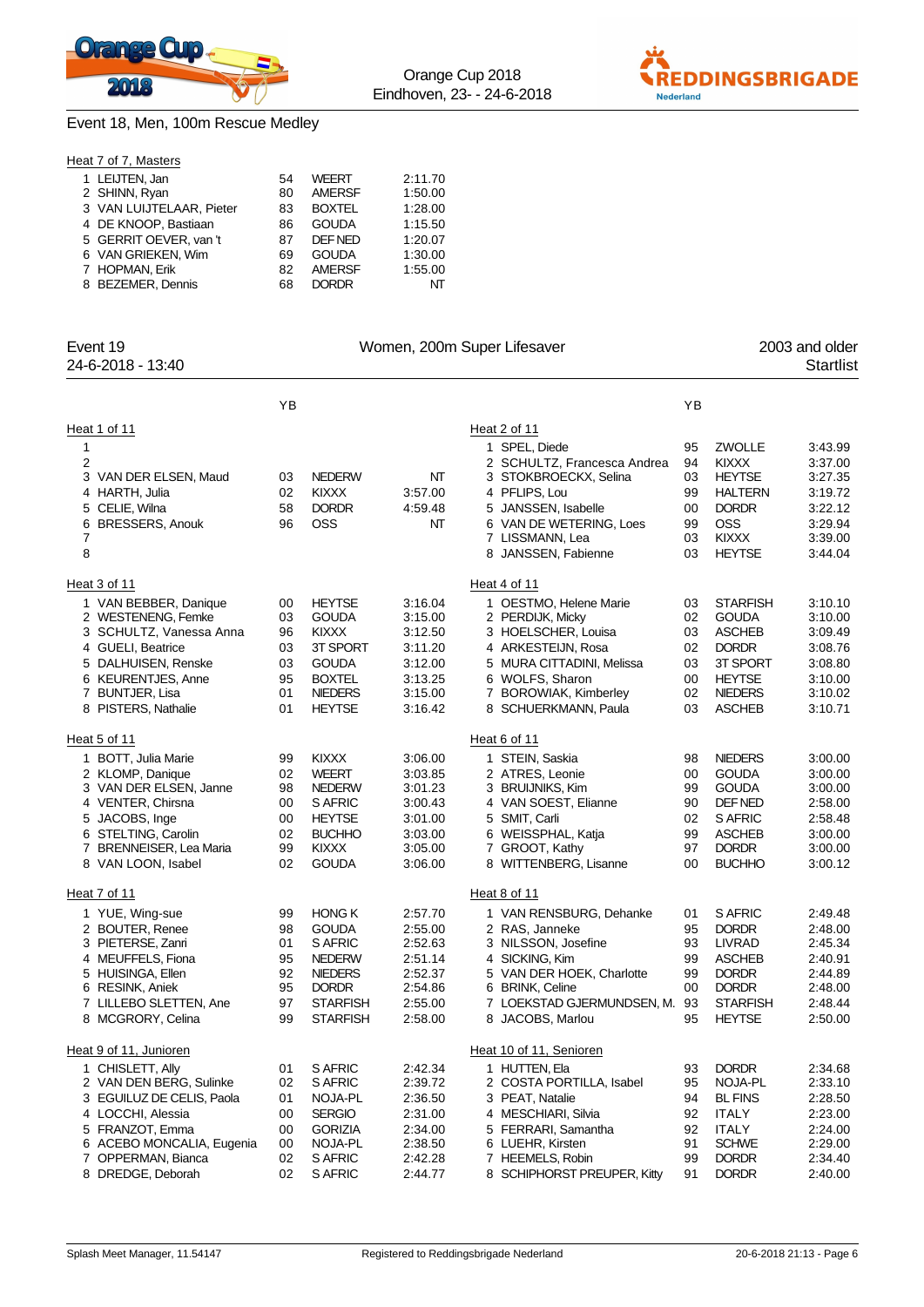

0SS 3:28.43



### Event 19, Women, 200m Super Lifesaver

| Heat 11 of 11, Masters    |    |
|---------------------------|----|
| 1 STEVENS, Danielle       | 88 |
| 2 WONG, Hock-wing, Winnie | 87 |
| 3 NASS Marina             | 87 |

| 2 WONG, Hock-wing, Winnie      | 87 | <b>HONG K</b>    | 3:06.00 |
|--------------------------------|----|------------------|---------|
| 3 NASS, Marina                 | 87 | <b>SCHWE</b>     | 2:50.90 |
| 4 VANBUEL-GOFFIN. N.           | 85 | <b>HOSSEGOR</b>  | 2:36.92 |
| 5 KITTEL, Christine            | 85 | <b>NIEDERS</b>   | 2:44.61 |
| 6 FREUDIGER, Jasmin            | 86 | <b>INNERSCHW</b> | 3:00.00 |
| 7 HOPMAN VAN SCHAIK, Saskia 81 |    | <b>AMERSF</b>    | 3:15.00 |
| 8 VAN DER KOOIJ, Astrid        | 64 | <b>DORDR</b>     | 4:20.00 |

| Event 20                              |          |                             |                    | Men, 200m Super Lifesaver                   |          |                                | 2003 and older     |
|---------------------------------------|----------|-----------------------------|--------------------|---------------------------------------------|----------|--------------------------------|--------------------|
| 24-6-2018 - 14:40                     |          |                             |                    |                                             |          |                                | <b>Startlist</b>   |
|                                       | YB       |                             |                    |                                             | YB       |                                |                    |
| Heat 1 of 11                          |          |                             |                    | Heat 2 of 11                                |          |                                |                    |
| 1                                     |          |                             |                    | 1                                           |          |                                |                    |
| 2                                     |          |                             |                    | 2 VAN KIMMENADE, Huub                       | 56       | <b>WEERT</b>                   | 3:55.85            |
| 3 BEZEMER, Dennis                     | 68       | <b>DORDR</b>                | NT                 | 3 DE KLERK, Bjorn                           | 02       | <b>HARDINXV</b>                | 3:38.96            |
| 4 LEIJTEN, Jan                        | 54       | <b>WEERT</b>                | 4:27.00            | 4 SHINN, Ryan                               | 80       | <b>AMERSF</b>                  | 3:30.00            |
| VAN HELVOIRT, Calvin<br>5             | 01       | <b>ROSM</b>                 | NT                 | 5 DE REUVER, Erik                           | 67       | <b>OSS</b>                     | 3:31.95            |
| 6                                     |          |                             |                    | 6 VAN DAM, Robert                           | 66       | <b>GOUDA</b>                   | 3:45.00            |
| $\boldsymbol{7}$<br>8                 |          |                             |                    | DEN BOEF, Alex<br>7<br>8                    | 71       | <b>DORDR</b>                   | 4:07.90            |
| Heat 3 of 11                          |          |                             |                    | Heat 4 of 11                                |          |                                |                    |
| 1 RUSSCHEN, Tom                       | 02       | <b>DORDR</b>                | 3:26.12            | 1 SOLVANG ENGESETH, Joergen 03              |          | <b>STARFISH</b>                | 3:05.00            |
| 2 STEENSTRA, Idwer                    | 85       | <b>AMERSF</b>               | 3:20.00            | 2 VERHOEF, Jop                              | 02       | <b>DORDR</b>                   | 2:56.67            |
| 3 DEENEN, Jesse                       | 97       | <b>BOXTEL</b>               | 3:17.00            | 3 RUSSCHEN, Sem                             | 99       | <b>DORDR</b>                   | 2:54.00            |
| 4 VAN GRIEKEN, Rob                    | 03       | <b>GOUDA</b>                | 3:10.00            | 4 DE REUVER, Bas                            | 01       | <b>OSS</b>                     | 2:52.07            |
| 5 GAYASHAN, Aliya Kavindu             | 93       | <b>DOLPHIN</b>              | 3:10.40            | 5 PERUMAL, Seyuran                          | 01       | S AFRIC                        | 2:52.56            |
| 6 IN 'T VELD, Marcel                  | 69       | <b>DORDR</b>                | 3:18.24            | 6 POETTER, Lukas                            | 01       | <b>HERZEB</b>                  | 2:55.00            |
| 7 BITTMANN, Paul                      | 03       | KIXXX                       | 3:21.00            | 7 HAUG VANDENHOVE, Jonah                    | 03       | <b>STARFISH</b>                | 3:00.00            |
| PRAET, Piet<br>8                      | 56       | <b>DORDR</b>                | 3:29.00            | 8 TREDER, Mats                              | 03       | <b>HALTERN</b>                 | 3:09.69            |
| Heat 5 of 11                          |          |                             |                    | Heat 6 of 11                                |          |                                |                    |
| 1 KREFT, Ben                          | 01       | <b>HERZEB</b>               | 2:50.73            | 1 SLATTERY, Sean                            | 00       | <b>CORK</b>                    | 2:44.00            |
| 2 VAN HOUTEM, Jaden                   | 02       | <b>ECHT</b>                 | 2:50.00            | 2 HILDEBRANDT, Leon                         | 97       | <b>GOSLAR</b>                  | 2:40.42            |
| 3 KUIPHOF, Robin                      | 03       | <b>DORDR</b>                | 2:47.67            | 3 WONG, Shun-lai                            | 97       | <b>HONG K</b>                  | 2:40.00            |
| 4 KLEINHANS, Mark                     | 01       | S AFRIC                     | 2:46.28            | 4 ALINK, Nick                               | 95       | DEF NED                        | 2:37.18            |
| 5 DE REUVER, Tim                      | 99       | <b>OSS</b>                  | 2:47.44            | 5 RAUTENBACH, Kurt                          | 99       | S AFRIC                        | 2:37.43            |
| 6 VOSS, Lennart                       | 94       | <b>BUCHHO</b>               | 2:48.21            | 6 BRAVENBOER, Mike                          | 95       | DEF NED                        | 2:40.18            |
| 7 WIENHOLDT, Timm                     | 91       | <b>DUISB</b>                | 2:50.03            | 7 STERNER, Jan-Ole                          | 95       | GOSLAR                         | 2:41.91            |
| 8 SCHULTZ, Marco Philip               | 00       | <b>KIXXX</b>                | 2:52.00            | 8 MEYER, Mirco                              | 01       | <b>NIEDERS</b>                 | 2:45.23            |
| Heat 7 of 11                          |          |                             |                    | Heat 8 of 11                                |          |                                |                    |
| 1 GELLEKOM, Jeroen                    | 99       | <b>ECHT</b>                 | 2:35.00            | 1 LEE, Sing-chung                           | 90       | <b>HONG K</b>                  | 2:25.00            |
| 2 VAN ERK, Ruben                      | 96       | <b>DORDR</b>                | 2:33.68            | 2 MAGNUSSON, Martin                         | 95       | LIVRAD                         | 2:24.56            |
| 3 DEBBELER, Jonas                     | 96       | <b>GOSLAR</b>               | 2:31.93            | 3 WOELBING, Oliver                          | 99       | KELKH                          | 2:23.90            |
| 4 KUNK, Daniel                        | 90       | <b>NIEDERS</b>              | 2:30.00<br>2:30.00 | 4 DRINNAN, Cole                             | 97       | <b>BL FINS</b><br><b>DORDR</b> | 2:22.27            |
| 5 MEERTEN, Jack<br>6 STOETZER, Roelof | 97<br>97 | <b>ECHT</b><br><b>GOUDA</b> | 2:33.00            | 5 VAN DER MEIJ, Melvin<br>6 HAZENOOT, Barry | 93<br>91 | DEF NED                        | 2:23.22<br>2:24.24 |
| 7 KOEHNE, Cedric                      | 97       | <b>HERZEB</b>               | 2:34.78            | 7 WILLEMS, Luuk                             | 97       | <b>ECHT</b>                    | 2:25.00            |
| 8 BORN, Paul                          | 99       | N OLM                       | 2:35.00            | 8 KEMPKES, Stephan                          | 89       | <b>NIEDERS</b>                 | 2:28.00            |
| Heat 9 of 11, Junioren                |          |                             |                    | Heat 10 of 11, Senioren                     |          |                                |                    |
| 1 DU TOIT, Botha                      | 00       | S AFRIC                     | 2:39.48            | 1 BRANG, Tim                                | 97       | SL HOLTE                       | 2:15.00            |
| 2 WILLOWS, Branden                    | 01       | S AFRIC                     | 2:36.23            | 2 CLOCCHIATTI, Brian                        | 98       | <b>GORIZIA</b>                 | 2:12.00            |
| 3 SCHWERTHELM, Jonas                  | 00       | <b>GOSLAR</b>               | 2:34.03            | 3 IPPOLITO, Francesco                       | 96       | <b>GORIZIA</b>                 | 2:08.00            |
| 4 VAN ZYL, Jp                         | 00       | S AFRIC                     | 2:25.41            | 4 SANNA, Daniele                            | 89       | <b>ITALY</b>                   | 2:05.00            |
| 5 HOBUS, Iwan                         | 01       | <b>HEYTSE</b>               | 2:30.00            | 5 GILARDI, Federico                         | 91       | <b>ITALY</b>                   | 2:06.00            |
| 6 BENSMANN, Luca                      | 01       | <b>NIEDERS</b>              | 2:35.19            | 6 KENT, Steve                               | 89       | <b>BL FINS</b>                 | 2:10.40            |
| ROESEMEIER, Elias<br>7                | 01       | <b>NIEDERS</b>              | 2:38.00            | 7 TOMINEC, Davide                           | 95       | <b>GORIZIA</b>                 | 2:13.00            |
| 8 BRINK, Guido                        | 02       | <b>DORDR</b>                | 2:42.00            | 8 HILLEBRINK, Jelmar                        | 95       | <b>DORDR</b>                   | 2:18.00            |